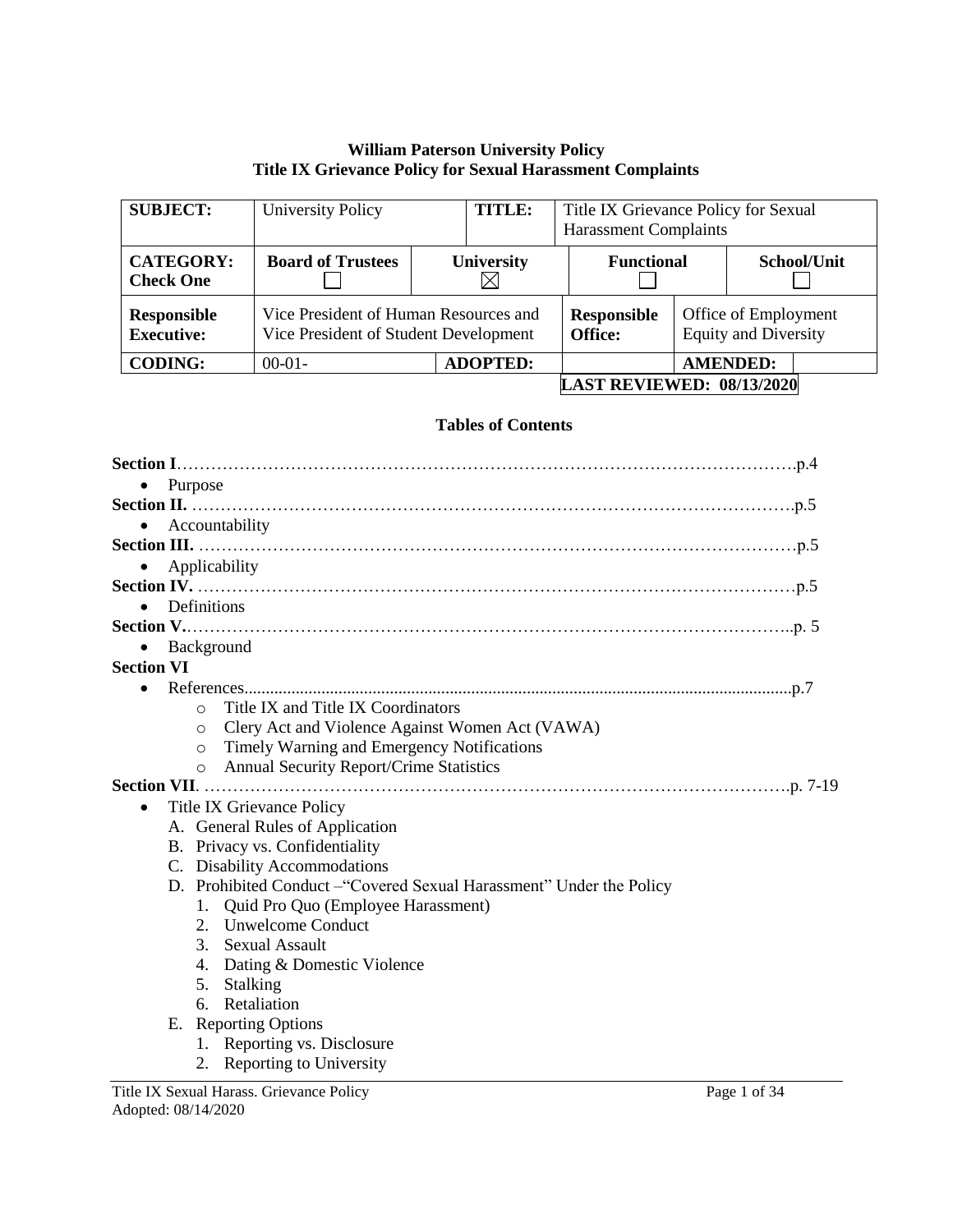- 3. Reporting to Law Enforcement
- 4. Reporting Anonymously
- F. Confidential Disclosure and Resources
	- 1. Confidential Disclosure and Resources for Students
	- 2. Confidential Disclosure and Resources for Employees
	- 3. Resources for Respondents
	- 4. Confidential Advocates
	- 5. Services and Resources for Victims
	- 6. Domestic Violence
	- 7. Sexual Violence
	- 8. Confidential Employees
	- 9. Responsible Employee
- G. Supportive Measures and Interim Protections
	- 1. Supportive Measures for Students
	- 2. Supportive Measures for Employees
	- 3. Interim Measures for Students
	- 4. Interim Measures for Employees
	- 5. Emergency Removal
	- 6. Administrative Leave
- H. Retaliation
	- o University Alcohol and Drug Amnesty for Students
- I. Training

**Section VIII.** External Complaint Process………………………………………………………..p.19 **Section IX.** Procedures……………………………………………………………………………p.19 **Section X.** Exhibits………………………………………………………………………………p.19-35

- Appendix A Regulatory Framework
	- o American with Disabilities Act (ADA) 1990
	- o Jeanne Clery Disclosure of Campus Security Policy
	- o New Jersey Prevention of Domestic Violence Act 1991
	- o New Jersey Bias Intimidation
	- o New Jersey Law Against Discrimination (NJ LAD)
	- o Title VI Civil Rights of 1964
	- o Title IX Education Amendments Sex Discrimination of 1972
	- o Violence Against Women Act (VAWA) Reauthorization of 2013
	- o Family Educational Rights and Privacy Act of 2013
- Appendix  $B -$  Definitions and Key Terminology
- Appendix C Range of Sanctions for Student Respondents
- Appendix D Range of Sanctions for Employee Respondents
- Appendix E Additional Resources
	- o 24-Hour Helpline
	- o Comprehensive Services
	- o Domestic Violence Response Team
	- o Financial Aid Questions
	- o Legal Services
	- o Medical/Psychological Support
	- o Passaic County Prosecutors Office of Witness Advocacy
	- o Planned Parenthood
	- o SAFE Walk/Transportation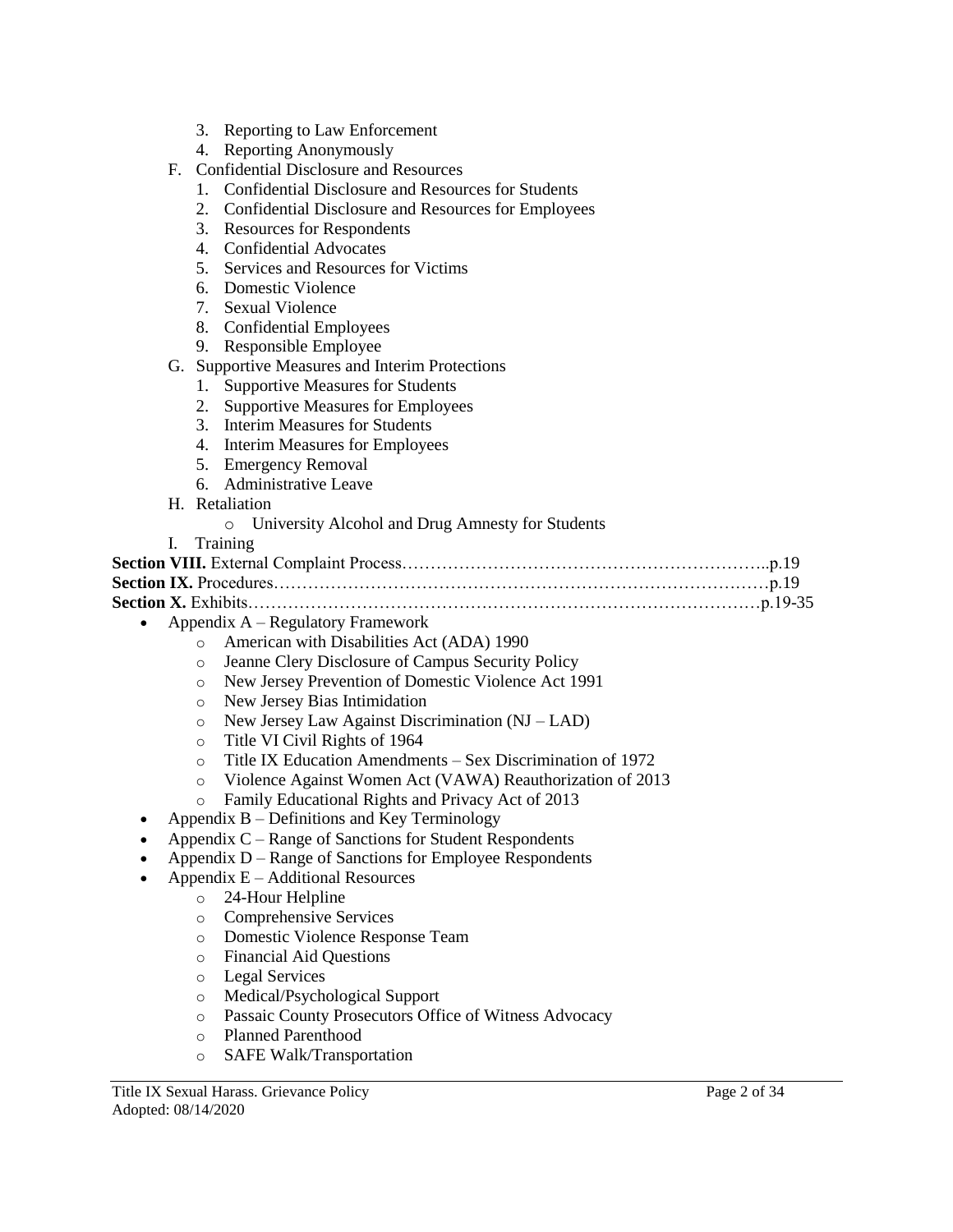- o Sexual Assault Response Team (SART) and Sexual Assault Nurse Examiner (SANE) **SART** and **SANE** Hospitals
- o University Police
- Appendix  $F -$  Prevention Bystanders
- Appendix  $G$  Prevention Education for Students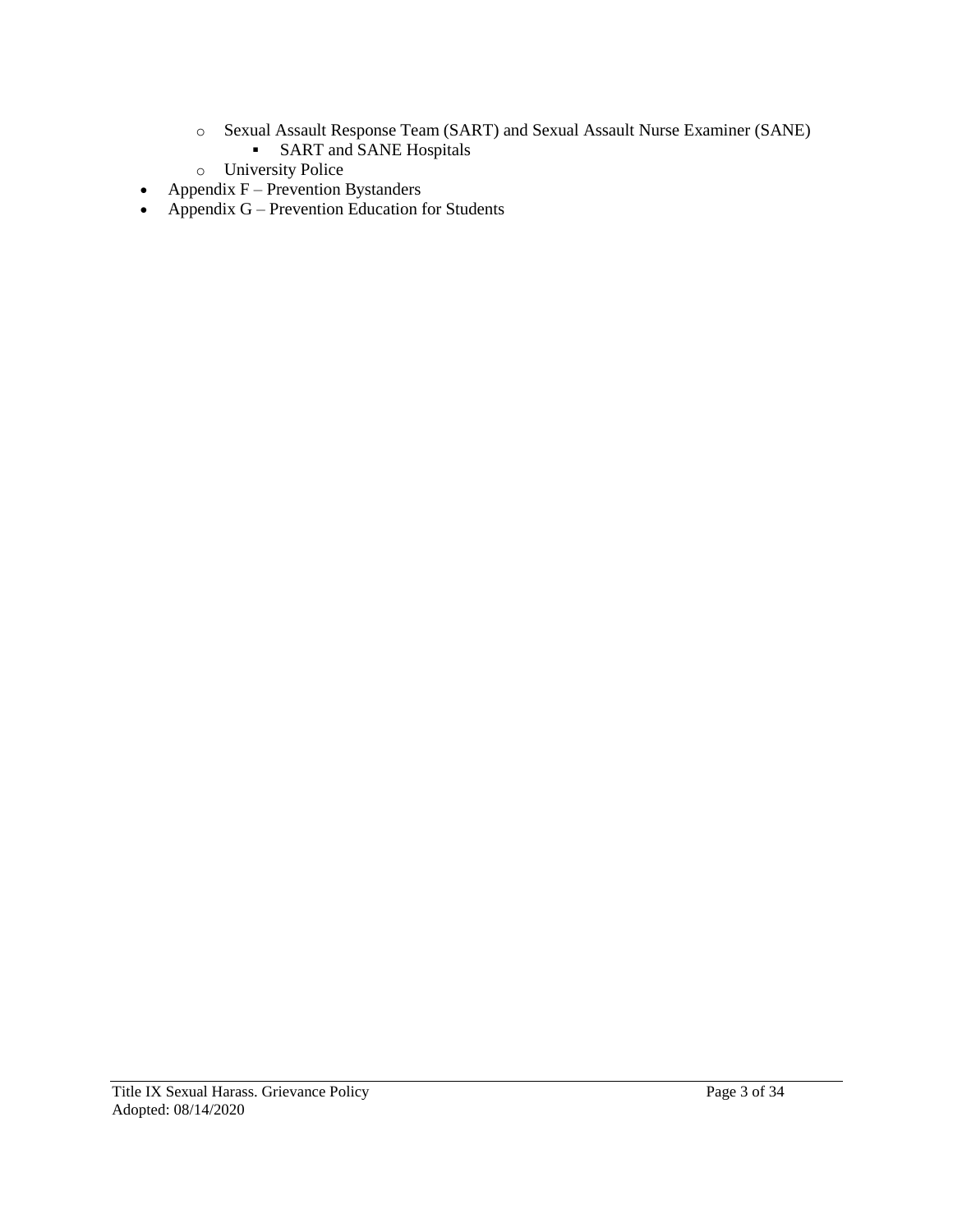### **I. PURPOSE**

William Paterson University (hereinafter "the University") is committed to maintaining an academic and work environment for students, faculty, and staff, which is conducive to the achievement of educational and career goals on the basis of ability and performance. The University does not tolerate any form of sexual harassment or discrimination, and the University is committed to complying with all applicable regulations including Title IX of the Higher Education Amendments of 1972, which prohibits discrimination on the basis of sex in education programs and activities. Similarly, the Clery Act (Campus SAVE) and the Violence Against Women Reauthorization Act of 2013 (VAWA) ensure prompt, fair, and impartial investigation and resolution of allegations of sexual assault, stalking, dating violence, and domestic violence. This policy has been developed to reaffirm these principles and to provide recourse for those individuals whose rights have been violated. This policy will specifically address incidents of sexual harassment as defined by Title IX.

The University strives to eliminate sexual harassment through education and encouraging students and employees (hereinafter "parties") to report concerns or complaints. Parties who believe that they have been the subject of sexual harassment should follow the reporting procedures in this policy. Parties should report incidents of sexual harassment as soon as possible after the alleged incident because late reporting may impede the University's investigation.

The University will respond to reported violations of Title IX by promptly taking effective steps to end the misconduct, prevent further violations, and remedy the effects of the violation on the Complainant and others, if appropriate. If the violation satisfies the elements of "covered sexual harassment," the University will conduct a prompt, fair and impartial investigation. The University reserves the right to take whatever measures it deems necessary in response to an allegation of sexual harassment in order to protect parties' rights and the personal safety of members of the community. Where appropriate, the University will issue supportive measures, interim protections, and sanctions.

Students who are found to have violated this policy will be subject to disciplinary measures, up to and including dismissal from the University in accordance with the Student Code of Conduct and any other applicable policy. Employees who are found to have violated this policy will be subject to disciplinary action, up to and including termination in accordance with any applicable policies or procedures governing disciplinary action against faculty and staff. Guests and other third parties who are found to have violated this policy will be subject to corrective action deemed appropriate by the University, which may include removal from the campus and termination of any applicable contractual or other arrangements. In instances where the University is unable to take disciplinary action in response to a violation of this policy because a Complainant insists on confidentiality or for some other reason, the University will nonetheless pursue other steps to limit the effects of the conduct at issue and prevent its recurrence. Any person who believes that they have been the subject of sexual harassment should follow the reporting procedures in this policy. Complaints should be filed as soon as possible after the alleged incident because late reporting may impede the University's investigation.

Print copies of the Title IX Grievance Policy and Process for Sexual Harassment Complaints are available in the Office of the Vice President for Student Development, Human Resources, Office of Employment, Equity, and Diversity, Counseling, Health, and Wellness Center, Center for Diversity & Inclusion, University Police Department, and on the University's website at: <https://www.wpunj.edu/employment-equity/title-ix/>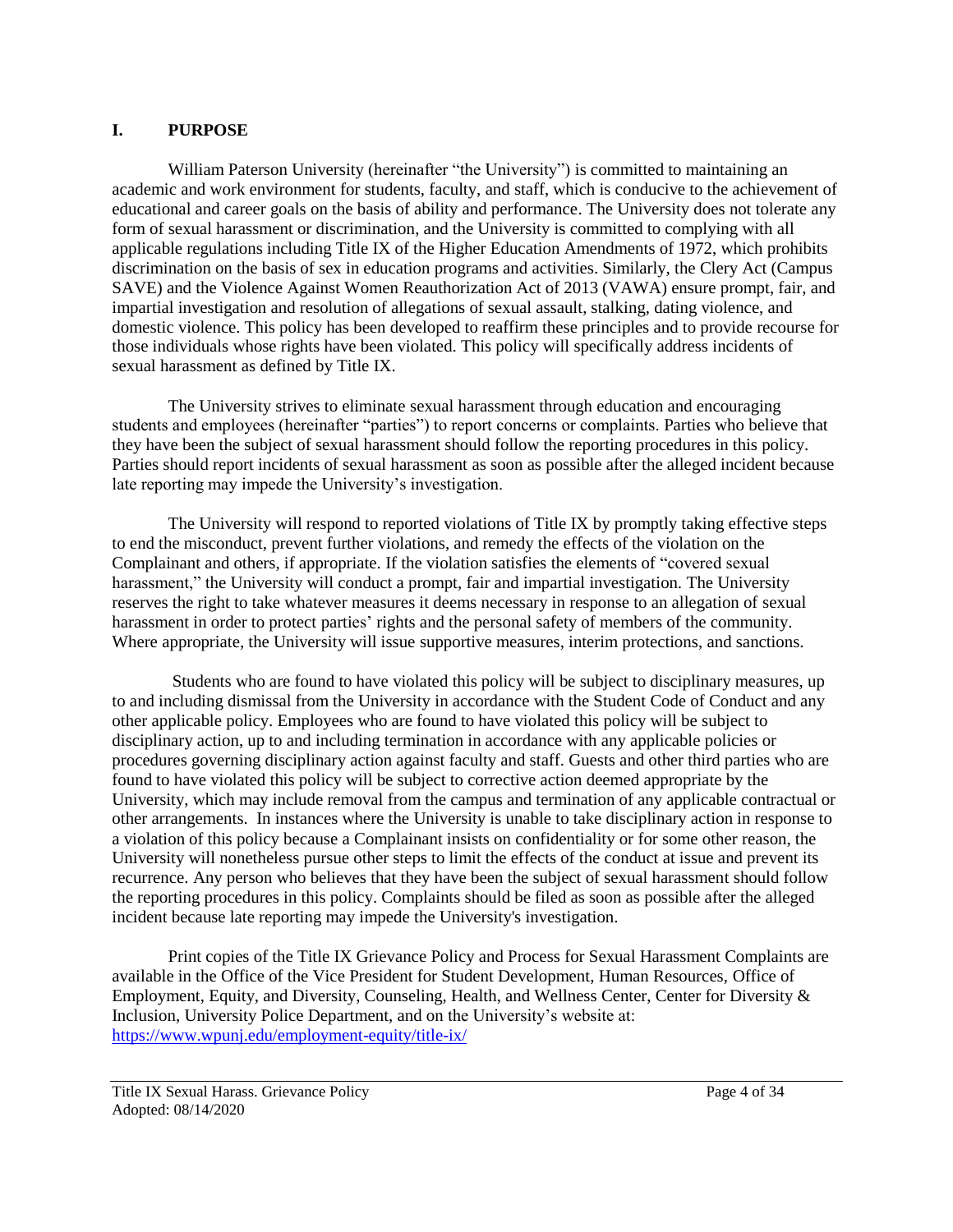# **II. ACCOUNTABILITY**

Under the direction of the President, the Title IX Coordinator and Deputy Title IX Coordinator for Students ("Title IX Coordinators") housed in the Office of Employment Equity and Diversity (OEED), have been empowered to implement and ensure institutional compliance with this policy.

# **III. APPLICABILITY**

The University may investigate any reported violation of this policy that occurs in the context of a University program in the United States when the alleged conduct, if true, would constitute "covered sexual harassment" as defined in this policy. The University may amend the Policy and Process from time to time. Nothing in the Policy shall affect the inherent authority of William Paterson University to take such actions as it deems appropriate to further the educational mission or to protect the safety and security of the University community.

# **IV. DEFINITIONS**

See Appendix A

# **V. BACKGROUND**

Title IX of the Educational Amendments of 1972 prohibits any person in the United States from being discriminated against on the basis of sex in seeking access to any educational program or activity receiving federal financial assistance. The US Department of Education, which enforces Title IX, has long defined the meaning of Title IX's prohibition on sex discrimination broadly to include various forms of sexual harassment and sexual violence that interfere with a student's ability equally to access our educational programs and opportunities.

On May 19, 2020, the US Department of Education issued a Final Rule under Title IX of the Education Amendments of 1972 that:

● Defines the meaning of "sexual harassment" (including forms of sex-based violence);

● Addresses how the University must respond to reports of misconduct falling within that definition of sexual harassment and;

• Mandates a grievance process that the University must follow to comply with the law in these specific covered cases before issuing a disciplinary sanction against a person accused of sexual harassment.

But under the Final Rule, the University must narrow both the geographic scope of its authority to act under Title IX and the types of "sexual harassment" that it must subject to its Title IX investigation and adjudication process. Only incidents falling within the Final Rule's definition of sexual harassment must be investigated and, if appropriate, brought to a live hearing through the Title IX Grievance Policy. The University remains committed to addressing any violations of its policies, even those not meeting the narrow standards defined under the Title IX Final Rule.

Specifically, the University has: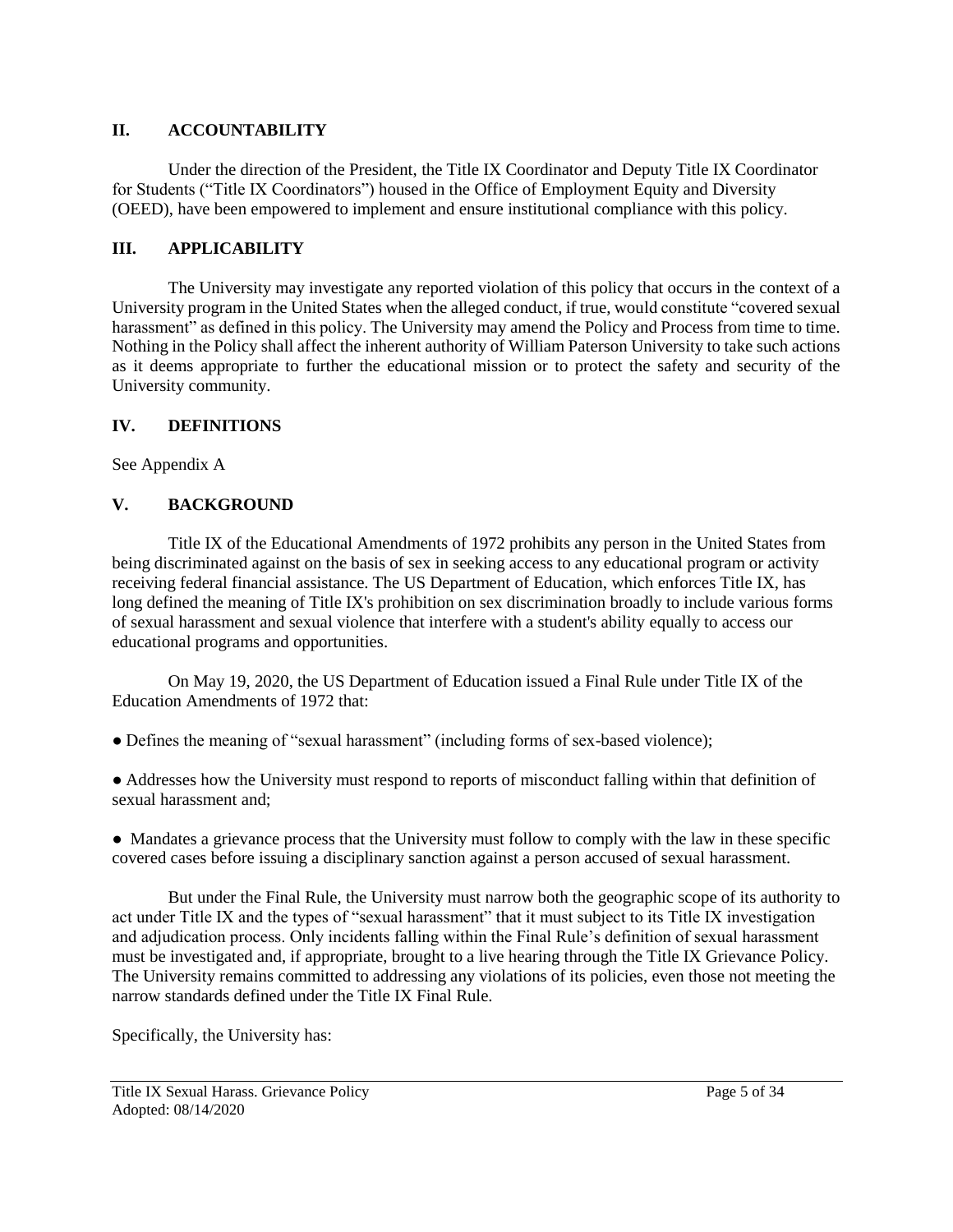● A [Student Code of Conduct](https://www.wpunj.edu/student-conduct/student-handbook/the-student-code-of-conduct.html) that defines certain behavior as a violation of campus policy, and a separate Student Sexual Misconduct and Non-Discrimination Policy that addresses the types of sex-based offenses constituting a violation of campus policy, and the procedures for investigating and adjudicating those sex-based offenses.

• To the extent that alleged misconduct falls outside the Title IX Grievance Policy, or misconduct falling outside the Title IX Grievance Policy is discovered in the course of investigating covered Title IX misconduct, the University retains authority to investigate and adjudicate the allegations under the policies and procedures defined within the Student Sexual Misconduct and Non-Discrimination Policy and the [New Jersey State Policy Prohibiting Discrimination in the Workplace](https://www.wpunj.edu/dotAsset/308677.pdf) (State Policy)<sup>1</sup> through a separate grievance proceeding.

The elements established in the Title IX Grievance Policy under the Final Rule have no effect and are not transferable to any other policy of the University for any Violation of the [Student Code of](https://www.wpunj.edu/student-conduct/student-handbook/the-student-code-of-conduct.html)  [Conduct,](https://www.wpunj.edu/student-conduct/student-handbook/the-student-code-of-conduct.html) employment policies, or any civil rights violation except as narrowly defined in this policy. This policy does not set a precedent for other policies or processes of the University and may not be cited for or against any right or aspect of any other policy or process.

#### **VI. REFERENCES**

#### **Title IX and Title IX Coordinator(s)**

Title IX of the Education Amendments of 1972 prohibits sex discrimination in education programs and activities at universities that receive federal financial assistance. Sex discrimination includes sexual harassment and other forms of sexual misconduct.

Title IX mandates the University to designate a Title IX Coordinator(s). The Title IX Coordinator(s) coordinates the University's compliance with Title IX and related provisions of the Clery Act (as amended by VAWA). The Title IX Coordinator(s) oversees the University's centralized response to all reports of sexual harassment to assure consistent implementation of this policy and ensure compliance with federal and state law. The Title IX Coordinator(s) and designated staff will, among other steps:

 Communicate with all members of the University community regarding applicable law and policy and provide information about how individuals may access reporting and support options;

 Review applicable University policies to ensure institutional compliance with applicable federal and state law;

 Monitor the University's administration of its applicable policies, including record keeping, adherence to timeframes, and other procedural requirements.

 Conduct and coordinate training regarding Title IX, related provisions of the Clery Act (as amended by VAWA), and sexual harassment as defined in this policy;

• Respond to any report regarding conduct that may violate this policy.

In this capacity, the Title IX Coordinator(s) shall oversee the formal grievance process of sexual harassment. For conduct that does not fall under the definition of a Title IX allegation, the University reserves the right to address the misconduct under applicable University policy and procedures.

<sup>&</sup>lt;sup>1</sup> Students may bring complaints under this policy when the Respondent is a University employee.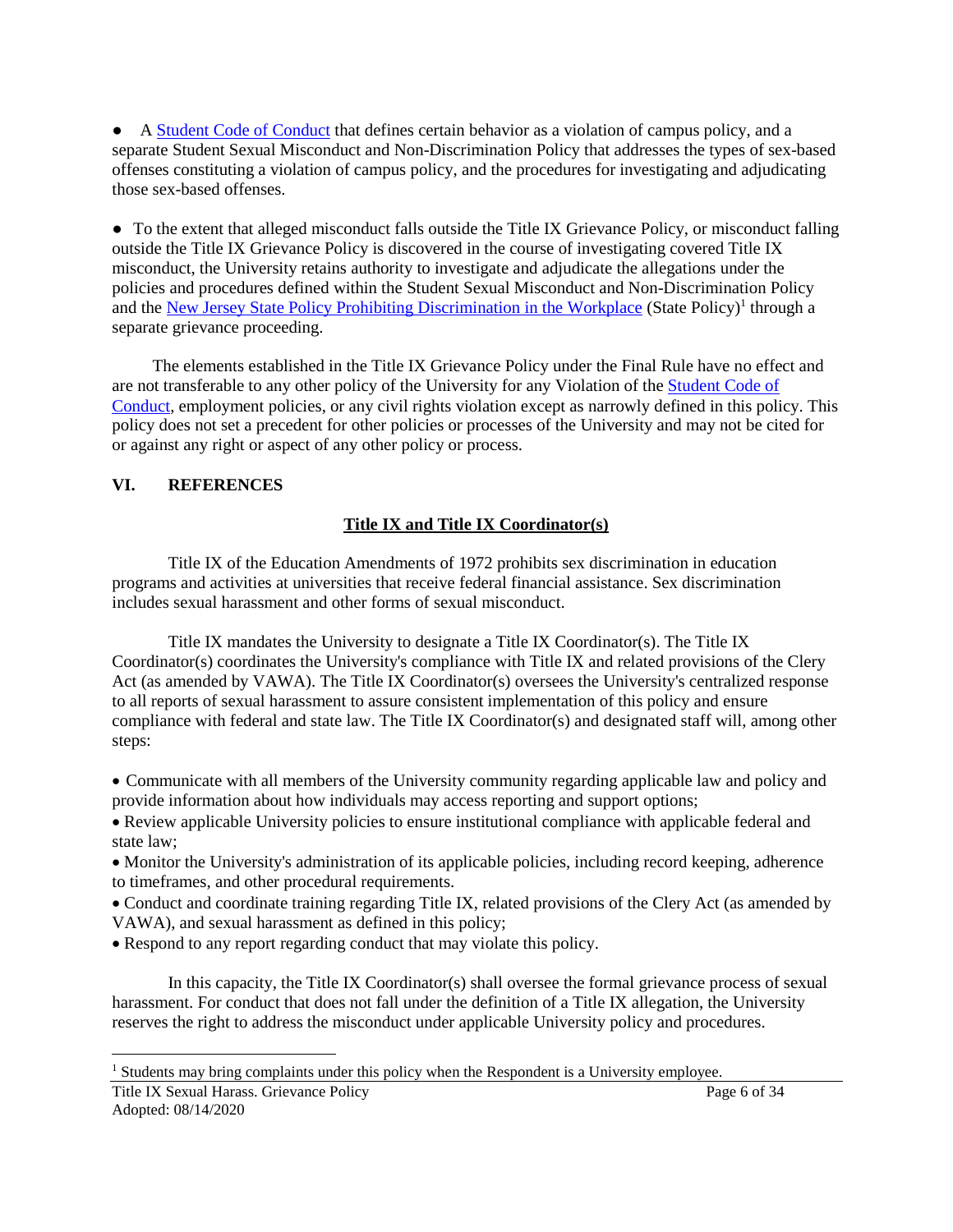### **Clery Act and the Violence Against Women Act (VAWA)**

Separate and apart from Title IX, the Clery Act (Campus SAVE) and the Violence Against Women Reauthorization Act of 2013 (VAWA) ensure prompt, fair, and impartial investigation and resolution of allegations of sexual assault, stalking, dating violence, and domestic violence. The Clery Act (Campus SAVE) requires William Paterson University to annually disclose select crime statistics, along with their campus safety policies and procedures. When the Reauthorized VAWA was signed into law in 2013, it amended the Clery Act by requiring colleges to compile statistics for incidents of sexual assault, intimate partner violence, and stalking.

Additionally, the VAWA amendments to the Clery Act (Campus SAVE) require colleges to follow specific procedures when investigating reports of such incidents. Those procedures include providing Complainants of such events with certain resource materials, providing education materials to incoming students and employees, and conducting ongoing awareness campaigns for current students and employees.

#### **Annual Security Report ("ASR")/Crime Statistics**

The University seeks to ensure the campus community is informed of all incidents that may impact their safety and security. The University issues the Annual Security Report (ASR) in compliance with the Jeanne Clery Disclosure of Campus Security Policy and Campus Crime Statistics Act.

The campus community is encouraged to report all crimes, whether actual, attempted, or suspected, and all emergency situations to University Police. Campus Security Authorities<sup>2</sup>, notified of VAWA related crimes, are required to report this information to University Police within 24 hours. University Police must then report VAWA related crimes to the University Title IX Coordinator(s). The University compiles and discloses statistics of reports of the types of crimes specified in the Clery Act for the campus and immediately adjacent areas.

### **Timely Warning and Emergency Notifications**

If the University determines that there is a severe and immediate threat to the campus community, the University Police Department may issue a timely warning to the community. Any such notification should not include any information that identifies any reporting parties. Under the Clery Act, the University is required to immediately notify the campus community upon confirmation of a significant emergency or dangerous situation occurring on the campus that involves an immediate threat to the health or safety of students or employees.

### **VII. TITLE IX GRIEVANCE POLICY**

### **A. General Rules of Application**

### **1. Effective Date**

This Title IX Grievance Policy will become effective on August 14, 2020 and will only apply to formal complaints of sexual harassment brought on or after August 14, 2020. Complaints brought prior to

<sup>2</sup> Campus Security Authorities is the VAWA name for Responsible Employees.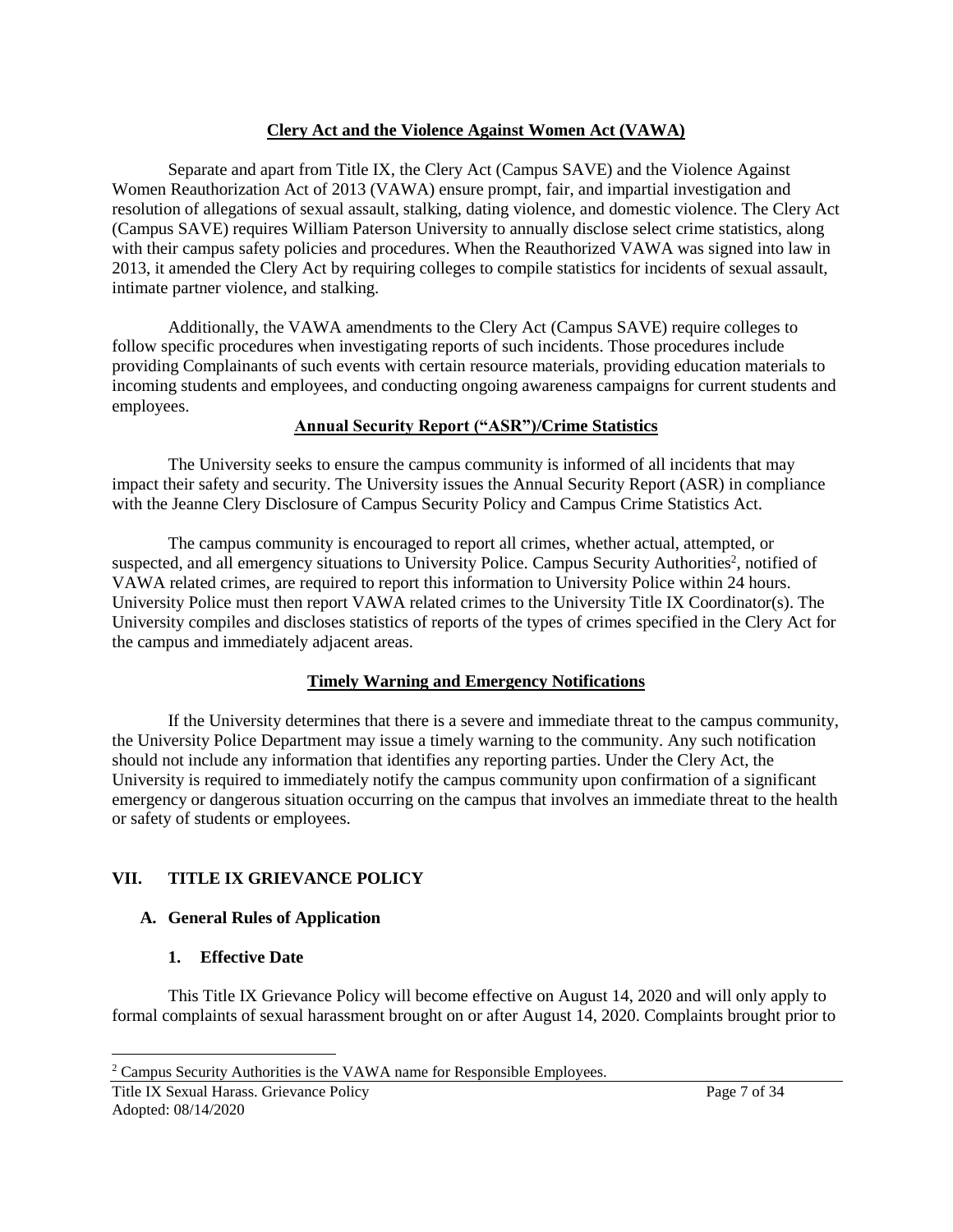August 14, 2020, will be investigated and adjudicated according to the Title IX Grievance Policy if a case is not complete by that date.

#### **2. Revocation by Operation of Law**

Should the Title IX Grievance Policy be revoked in this manner, any conduct covered under the Title IX Grievance Policy shall be investigated and adjudicated under the existing Student Sexual Misconduct and Non-Discrimination Policy and the **State Policy**.<sup>3</sup>

#### **3. Non-Discrimination in Application**

The requirements and protections of this policy apply equally regardless of sex, affectional or sexual orientation, gender identity, gender expression, or other protected classes covered by federal or state law. All requirements and protections are equitably provided to individuals regardless of such status or status as a Complainant, Respondent, or Witness. A violation of this policy may also be a violation of the New Jersey Law Against Discrimination (N.J.S.A.10:5-12), which makes it unlawful to subject people to differential treatment based on many categories, including sex, affectional or sexual orientation, and gender identity. Individuals who wish to file a complaint about the University's policy or process may contact the Department of Education's Office for Civil Rights using the contact information available at [https://ocrcas.ed.gov/contact-ocr.](https://ocrcas.ed.gov/contact-ocr)

#### **B. Prohibited Conduct - "Covered Sexual Harassment" Under The Policy**

This policy governs "covered sexual harassment," which is defined under this policy to include: (1) Quid Pro Quo, (2) Unwelcome Conduct – Severe, Pervasive, and Objectively Offensive, (3) Sexual Assault, (4) Dating Violence & Domestic Violence (5) Stalking (6) Retaliation, and is defined as:

- **1. Quid Pro Quo (Employee Harassment)** Sexual advances, requests for sexual favors, and other verbal or physical conduct of a sexual nature when submission to such conduct is made a condition of the conferral of any benefit, or rejection of such advance, request, or conduct implies that a person will suffer adverse consequences from another person in an express or implied position of authority.
- **2. Unwelcome Conduct** Conduct of a sexual nature or based on gender or sexuality that is severe, pervasive, AND objectionably offensive defined by a reasonable person under similar circumstances. This may include unwanted, unwelcome, or inappropriate sexual or genderbased activities or comments.
- **3. Sexual Assault** Any sexual penetration, however slight, of a person without that person's consent. Any intentional, non-consensual sexual contact with an intimate body part of another or forcing another to have sexual contact with an intimate body part of oneself or another, with any object or body part, or any disrobing of another without consent.

<sup>&</sup>lt;sup>3</sup> Should any portion of the Title IX Final Rule, 85 Fed. Reg. 30026 (May 19, 2020), be stayed or held invalid by a court of law, or should the Title IX Final Rule be withdrawn or modified to not require the elements of this policy, this policy, or the invalidated elements of this policy, will be deemed revoked as of the publication date of the opinion or order and for all reports after that date, as well as any elements of the process that occur after that date if a case is not complete by that date of opinion or order publication.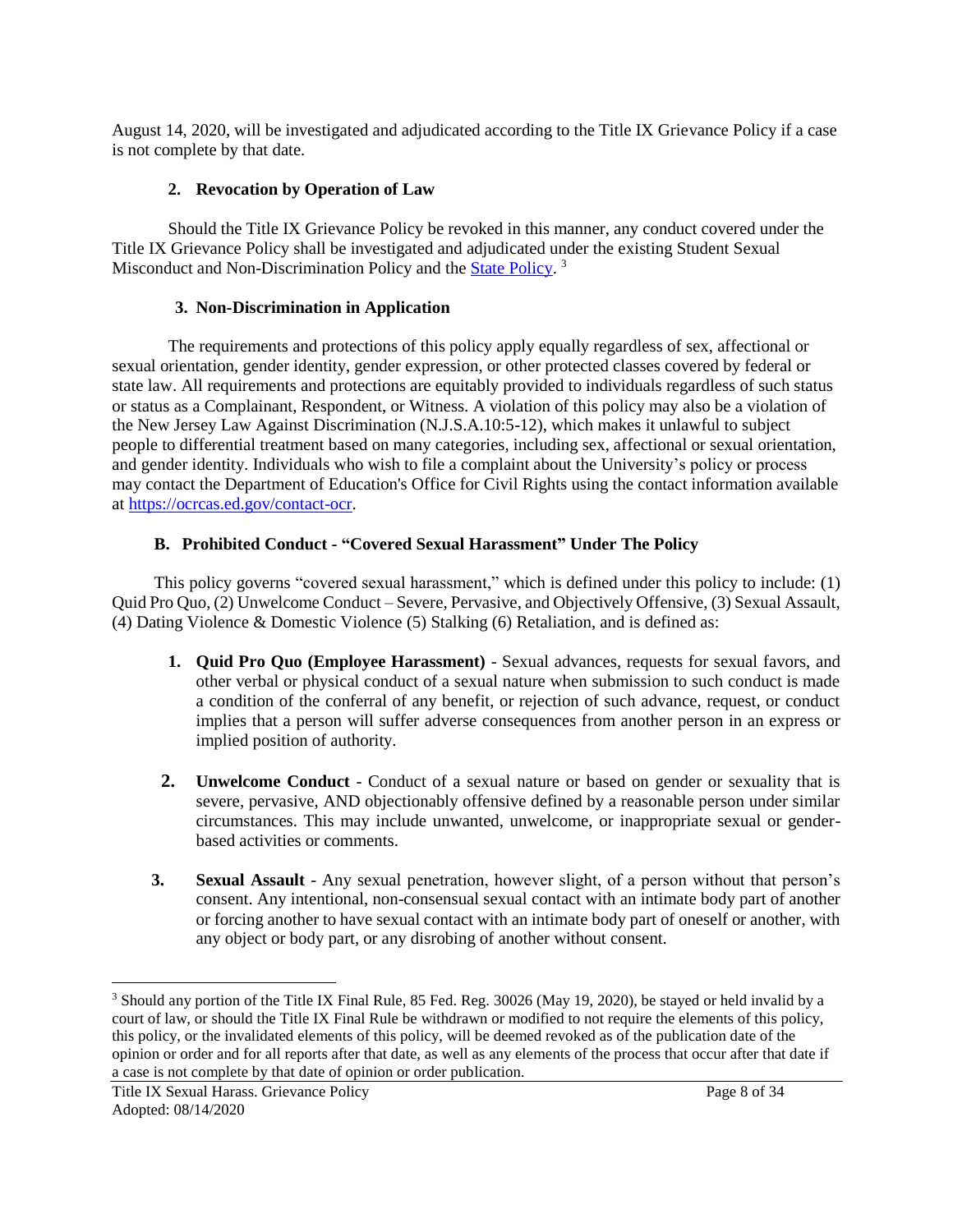- **4. Dating and Domestic Violence** Any action, statement, or use of force against a person where a previous or current personal, intimate, or special relationship exists (defined by marriage, civil union, dating, family membership, or co-habitation) which includes physical, sexual, emotional, economic, and/or psychological actions or threats of actions that a reasonable person in similar circumstances and with similar identities would find intimidating, terrorizing, or threatening. Such behaviors may include threats of violence to one's self or one's family member.
- **5. Stalking** Purposefully or knowingly engaging in a stalking behavior directed at a specific person that would cause a reasonable person to fear for their safety or the safety of a third person or suffer other emotional distress. Such stalking behaviors include but are not limited to alarming conduct, following a specific person or otherwise communicating with a person repeatedly in a manner likely to cause fear for safety, or seriously annoy a reasonable person under similar circumstances.
- **6. Retaliation** These policies prohibit retaliation against any student, faculty, or staff member who, in good faith, alleges that they were the victim of sexual harassment, sexual misconduct, discrimination or harassment, or provides information in the course of an investigation; or is accused of violating Prohibited Conduct. No student who, in good faith files a report, provides information for an investigation, or testifies in any proceeding under these policies shall be subjected to an adverse employment or educational consequences based upon such involvement or be the subject of retaliation.

# **Sexual misconduct that does not meet the definition of sexual harassment may be dismissed under this Policy and may be addressed under applicable University, state, and local policies.**

# **C. Confidentiality vs. Privacy**

References made to confidentiality refer to the ability of identified confidential resources not to report crimes and violations to law enforcement or college officials without permission, except for extreme circumstances, such as a health and safety emergency or child abuse. References made to privacy mean the University's offices and employees who cannot guarantee confidentiality but will maintain privacy to the greatest extent possible, and information disclosed will be relayed only as necessary to investigate and seek a resolution and to notify the Title IX Coordinator or the Deputy Title IX Coordinator for Students who are responsible for tracking patterns and spotting systemic issues. The University will limit the disclosure as much as practicable, even if the Title IX Coordinator or Deputy Title IX Coordinator for Students determines that the request for confidentiality cannot be honored.

# **D. Disability Accommodations**

This policy does not alter any institutional obligations under federal disability laws, including the Americans with Disabilities Act of 1990 and Section 504 of the Rehabilitation Act of 1973. Parties may request reasonable accommodations for disclosed disabilities to the Title IX Coordinator(s) at any point before or during the Title IX Grievance Process that do not fundamentally alter the process. The Title IX Coordinator will not affirmatively provide disability accommodations that have not been specifically requested by the Parties, even where the Parties may be receiving accommodations in other institutional programs and activities.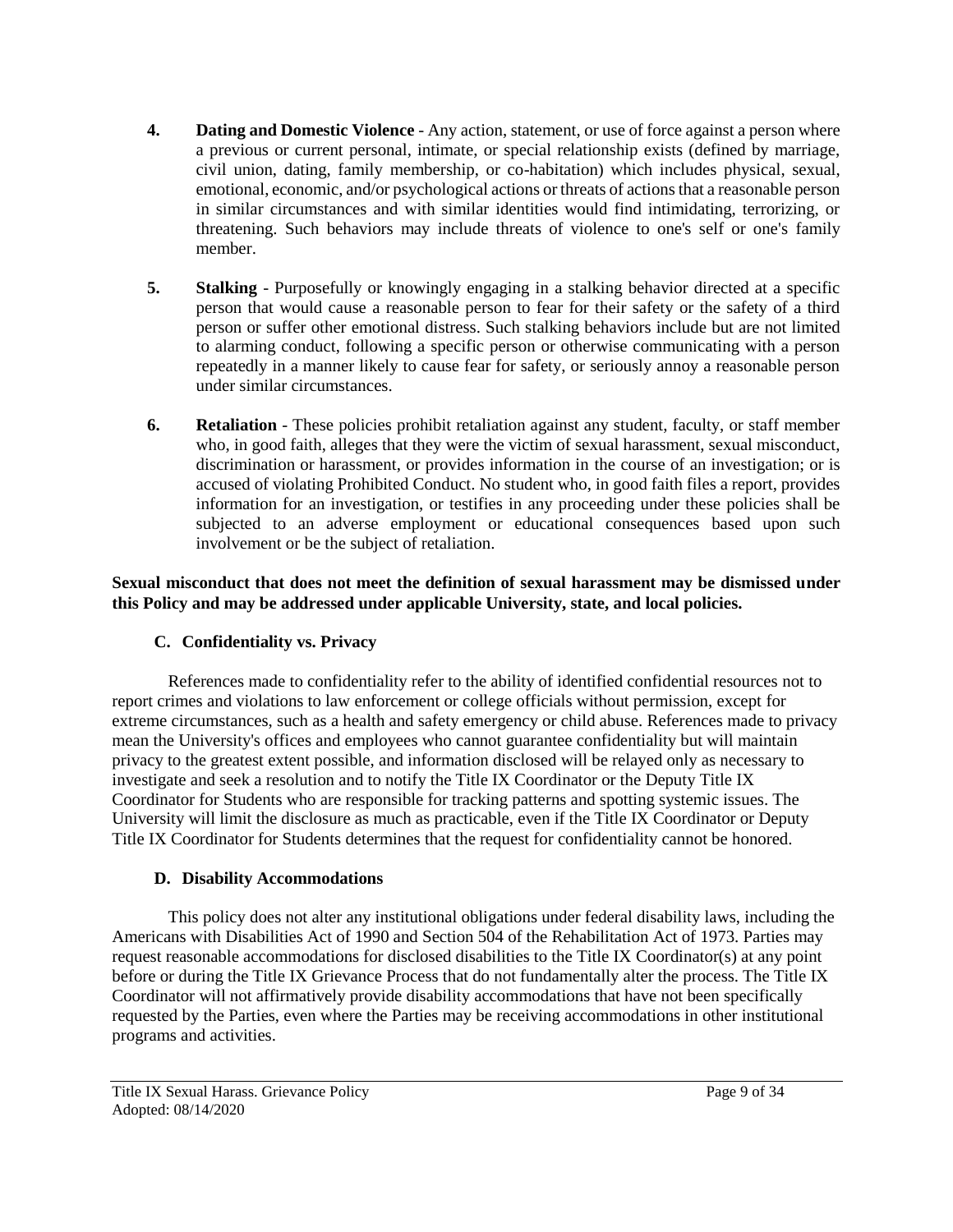# **E. Covered Sexual Harassment Reporting Options**

The University encourages reporting of sexual misconduct, including sexual harassment. Members of the community are also encouraged to seek medical attention, if necessary, and take steps to preserve pertinent information. Preserving all information/evidence is essential for both law enforcement investigations and campus proceedings, should the student or employee wish to engage with law enforcement or the University. Therefore, any potential information or materials including, but not limited to, clothing, bed linens, voice messages, text messages, letters, emails, phone records, diary of incidents that occurred, and photographs should be preserved.

Parties who believe that they have experienced sexual harassment have the right to choose whether to report the incident to the University and law enforcement and have the right to decide whether to engage with the University once the University receives a report. The University will make every reasonable effort to safeguard the identities of parties who seek help and report incidents of sexual misconduct consistent with the applicable laws and regulations. To the extent possible, all publicly available information will be maintained without personally-identifying information. While steps are taken to protect the privacy of students and employees, the University may need to investigate an incident and take action once an allegation is known, whether or not a decision is made to pursue a report.

# **1. Reporting vs. Disclosure**

Parties may report and/or disclose allegations of sexual prohibited conduct. When community members report to the University, they are officially informing the institution of the occurrence and seeking supportive measures, which may result in a formal complaint and grievance process. When a student discloses the incident to University's offices and employees identified as confidential (Confidential Resources), they are seeking resources and accommodations for survivor support, which will not result in a formal complaint.

The University has adopted procedures for allegations governed by this policy, respectively containing, among other things: provisions on reporting, how to file a complaint internally or externally; supportive measures, the formal complaint and grievance processes, and investigating and adjudicating claims. See Title IX Grievance Process for Sexual Harassment Complaints.

# **2. Reporting to the University**

Any person may report sex discrimination, including sexual harassment (whether or not the person reporting is the person alleged to be the victim of conduct that could constitute sex discrimination or sexual harassment), in person, by mail, by telephone, or by electronic mail, using the contact information listed for the Title IX Coordinator(s), or by any other means that results in the Title IX Coordinator(s) receiving the person's verbal or written report. Reports to the Title IX Coordinator (s) may be made at any time (including during non-business hours) by using the telephone number or electronic mail address, or by mail to the office address listed for the Title IX Coordinator (s).

The Title IX Coordinator is responsible for student-on-employee and employee-on employee matters. The Title IX Coordinator is: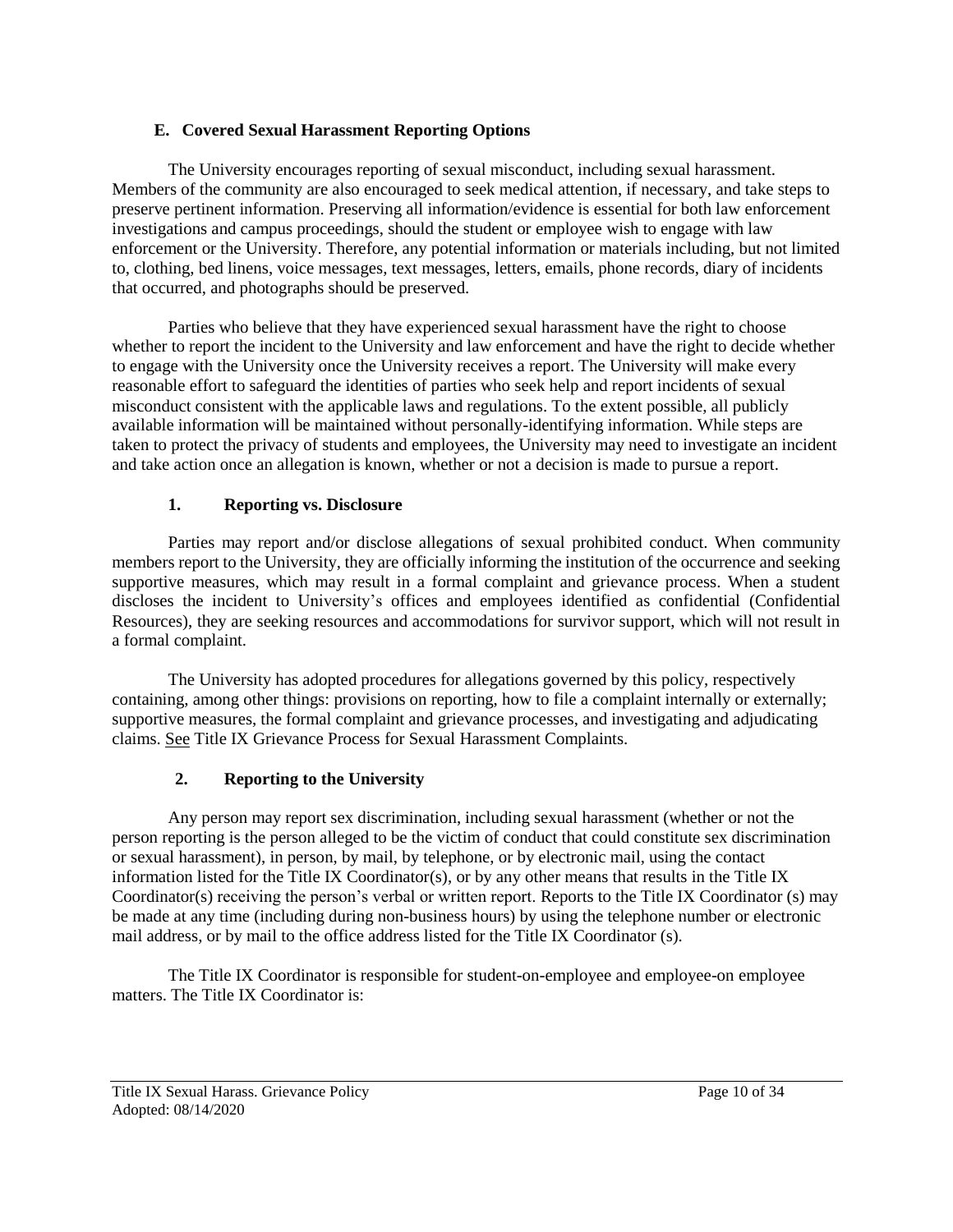#### **Regina A. Tindall, JD.** Title IX Coordinator/Director, Compliance & Employee Relations 358 Hamburg Turnpike Wayne, NJ 07474-091 TitleIX@wpunj.edu 973-720-2389

The Deputy Title IX Coordinator for Students, or designee, is responsible for investigating student complaints involving other students. The Deputy Title IX Coordinator for Students is:

#### **Ashante S. Connor, MS. HRD, ABD**

Deputy Title IX Coordinator for Students 358 Hamburg Turnpike Wayne, NJ 07474-091 TitleIX@wpunj.edu 973-720-2389

### **Electronic Mail (24 Hours a Day)**

[TitleIX@wpunj.edu](mailto:TitleIX@wpunj.edu)

#### **Online Incident Report (24 Hours a Day)**

[https://cm.maxient.com/reportingform.php?WilliamPatersonUniv&layout\\_id=1](https://cm.maxient.com/reportingform.php?WilliamPatersonUniv&layout_id=1)

#### **3. Reporting Anonymously**

Options for anonymously reporting incidents of sexual violence to William Paterson University officials are available here:

[https://cm.maxient.com/reportingform.php?WilliamPatersonUniv&layout\\_id=1](https://cm.maxient.com/reportingform.php?WilliamPatersonUniv&layout_id=1)

Anonymous reports will be reviewed by the Title IX Coordinator(s), but an anonymous report will NOT initiate the formal complaint or grievance process unless Title IX Coordinators are compelled based on known circumstances. The University's ability to address a report from an anonymous source is significantly limited.

### **4. Reporting to Law Enforcement**

An individual who has experienced sexual harassment has the right to report, or to decline to report, sexual harassment to law enforcement. A report to law enforcement may initiate investigation and adjudication within the criminal justice system. A report to William Paterson University Police will result in a report to Title IX.

Sanctions in the criminal justice system are separate and distinct from university administrative sanctions and may involve probation/parole, incarceration, or other criminal penalties. To report an incident of prohibited conduct, please contact:

### **[William Paterson University Police Department](https://www.wpunj.edu/police/)**

(available 24 hours a day, seven days a week)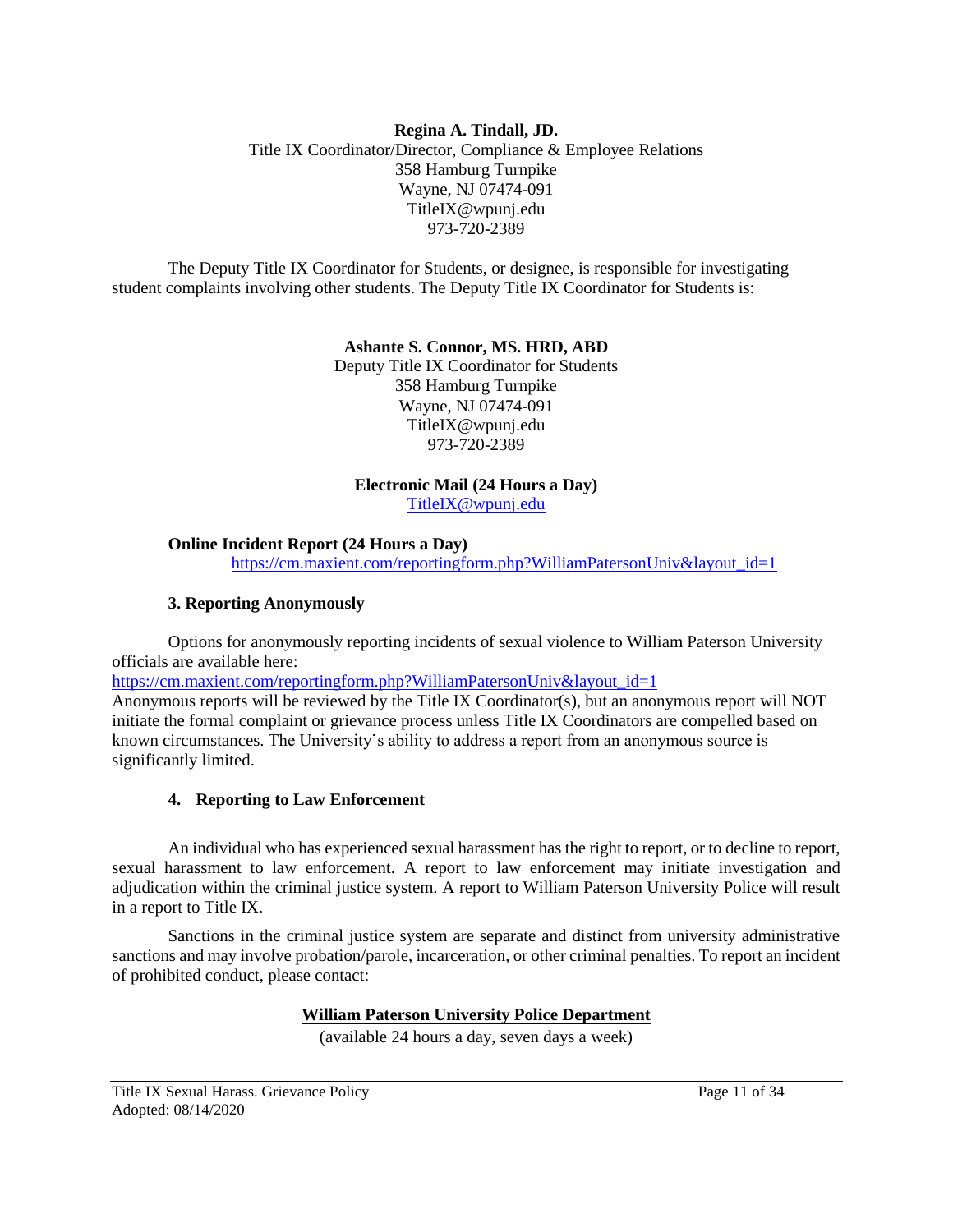The first building on the left when using Entry One. Entry One is on Pompton Road near the Catholic Ministry Building. Emergencies: 911 Non-emergencies: 973-720-2301

The University strongly encourages reporting of all incidents of sexual harassment or sexual misconduct governed by this policy directly to a University official, to the Title IX Coordinator, Deputy Title IX Coordinator for Students, designee, Responsible Employee, or to the Campus Police Department as promptly as possible so that the University can investigate and respond effectively.

Students may choose to report crimes of sexual violence to University Police, and/or the state or local police department or the county prosecutor's office where the incident(s) occurred. University Police officers are trained to assist victims of sexual assault, dating violence, and domestic violence.

University Police personnel are familiar with state and local law enforcement processes and can explain what happens when sexual violence is reported to law enforcement. University Police personnel may, upon request and availability, accompany any party requesting support to the local police department or prosecutor's office, though they cannot serve as a substitute for legal advice on these matters. Additional information about the University Police intake process can be found at <https://www.wpunj.edu/police/clery/Clery-Report19.pdf>

#### **F. Confidential Disclosure and Resources**

#### **1. Confidential Disclosure and Resources for Students**

Students also have the right to seek confidential resources and disclose allegations of sexual harassment and sexual assault to the University. Designated employees on campus have the ability to maintain a student's confidentiality. Confidential resources are located within Counseling, Health, and Wellness and the Women's Center.

Professional Counselor(s), the Campus Victim Services Coordinator, and designated members of the Women's Center staff are not obligated to file a report with the Title IX Coordinator, Deputy Title IX Coordinator for Students, or designee, and Campus Police, and can also assist with available resources, depending upon the circumstances.

### **2. Professional Counselors** (available by appointment/walk-in during campus business hours)

Professional, licensed counselors who provide mental-health counseling to students (including those who act in that role under the supervision of a licensed counselor) are not required to report any information about an incident to the Title IX Coordinator and Deputy Title IX Coordinator for Students without the student's permission. To speak to a professional counselor, please contact:

> **[Counseling, Health, and Wellness Center](https://www.wpunj.edu/health-wellness/index.html)** Overlook South, 1<sup>st</sup> Floor Located between Matelson and White Hall Office: (973) 720-2257 The counselor is available 24/7 at this number for emergencies.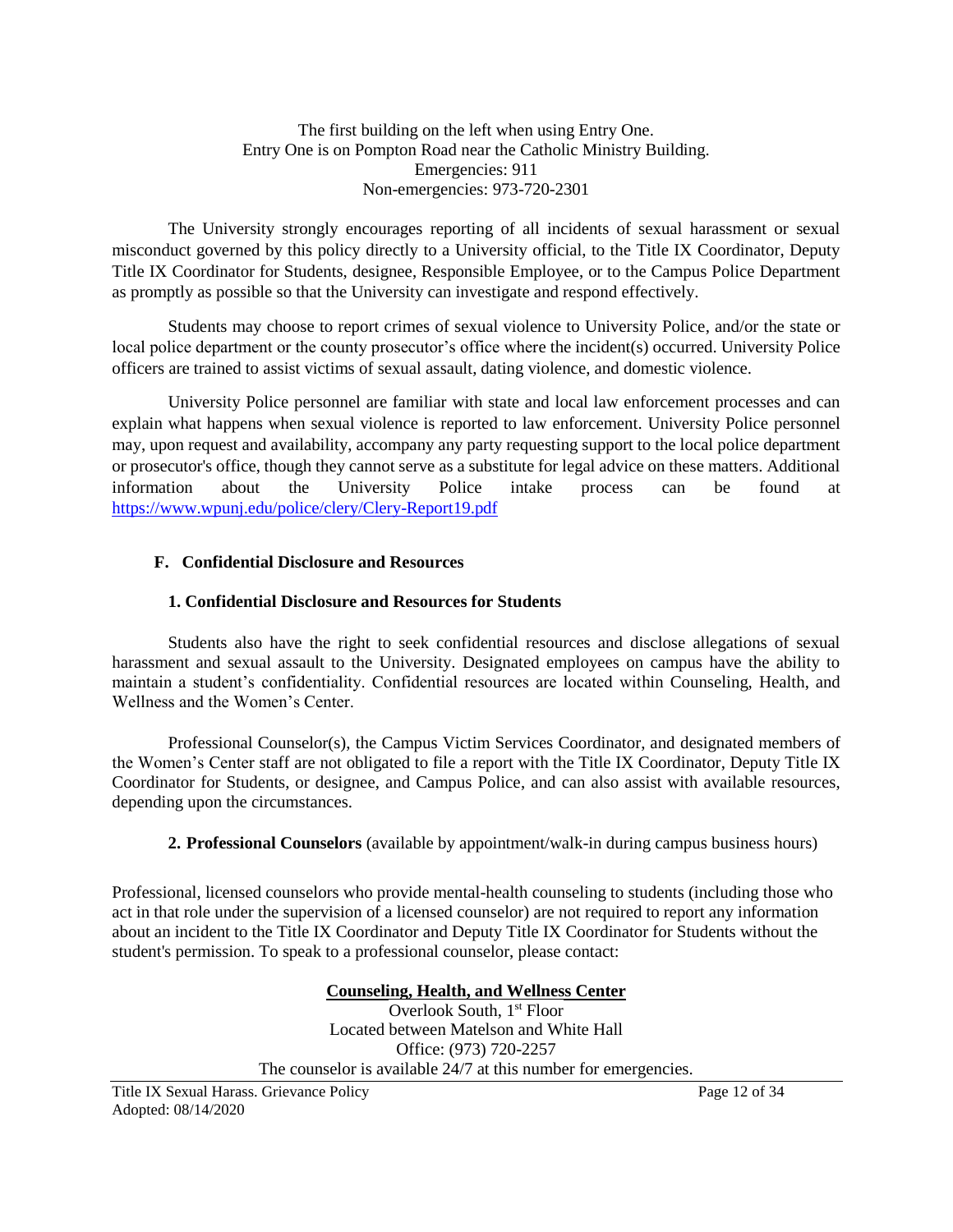# **3. Resources for Student Respondents**

Student respondents to sexual harassment or sexual misconduct allegations will be offered support through the Counseling, Health, and Wellness Center located in Overlook South.

Student respondents of sexual harassment or sexual misconduct allegations:

- Will be treated with fairness and respect.
- The University will ensure that its investigations and disciplinary proceedings comply with due process requirements.
- May seek academic or housing accommodations. When accommodations are related to problems related to the accusation, then Respondent may seek alternative transportation or work assignments.
- May consider seeking the assistance of an advisor or an attorney to assist in preparation of the case and/or accompany him/her to any related meetings or institutional proceedings.

# **4. Confidential Advocates** (available during campus business hours)

The Campus Victims Services Coordinator and members of the staff of The Women's Center can speak with a student without revealing any personally identifying information about an incident to the University. A student can seek assistance and support from these individuals without triggering a university investigation that could reveal the student's identity or that the student has disclosed the incident. Any student, regardless of gender, affectional or sexual orientation, actual or perceived, or gender identity and expression, may speak with a confidential advocate, by contacting:

# **[Campus Victims](https://www.wpunj.edu/womens-center/campus-victim-services/) Services Coordinator**

Women's Center, Student Center Room 313 Office: 973-720-2578 Theresa A. Bivaletz Email: [bivaletzt@wpunj.edu](mailto:bivaletzt@wpunj.edu)

### **5. Services and Resources for Victims**

The University will provide information about interim measures and accommodations only to those who need to know to make them effective. The University will inform the victim of their right to obtain a no-contact or restraining order. Further, the University will provide victims with contact information about existing services both on and off-campus, including counseling, health care, mental health, victim advocacy, and legal assistance.

Outside of the University, a victim may also be entitled to obtain remedies under applicable law, such as a restraining order. The University can assist in contacting law enforcement or legal service organizations to learn about these remedies. Accommodations can also include,

 **Academic Schedule**: Request for change in academic schedule due to conflicts with a member of the class can be through the Office of Vice President for Student Development (973-720-2179).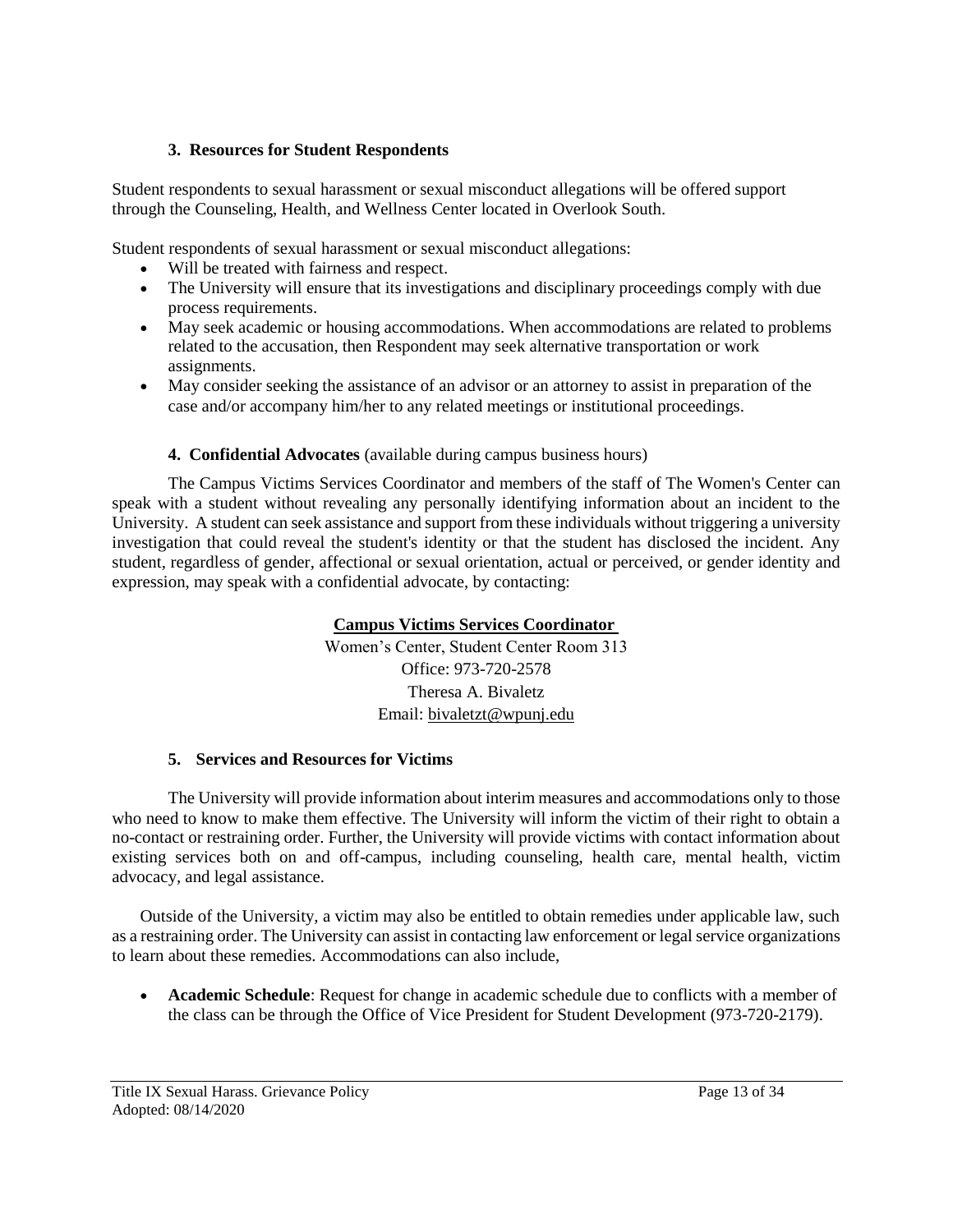- **Employment Concerns:** Request for change in an on-campus work assignment can be made through the Campus Victim Services Coordinator: (973-720-2578)**.**
- **On-Campus Housing**: Request for alternative housing options can be made through the Office of Residence Life: 973-720-2714
- **Restraining Orders:** Restraining orders are available to victims of domestic and dating violence, and sexual violence. They may sought at a police department and/or Superior Court. See details in next section and Appendix F.

### **6. Domestic Violence**

A domestic/dating violence victim, may be able to get protection in the form of a temporary restraining order that can later become final. A restraining order is a civil order from the Family Part of the Superior Court. It prohibits the abuser from having any contact with the victim, including over the telephone, in person, or electronically. A victim may seek a temporary restraining order at the police department 24 hours a day (including WPU Police Department) or in the town where a victim resides, where the act of domestic violence occurred, where the defendant lives, or where a victim is sheltered. In addition, a victim may seek a temporary restraining order at the Superior Court (during business hours) at 401 Grand Street, Paterson, NJ. See Appendix F – Additional Resources.

# **7. Sexual Violence**

The Sexual Assault Survivor Protection Act provides greater protection to victims of sexual offenses. Protective orders are intended to provide safety to victims of a sexual offense. A victim of a sexual offense does not have to report the crime to the police. It is possible to receive a final protective order without ever speaking with the police. Victims may report the crime to the police, but it is not required. To apply for a protective order, you may visit the Superior Court (during business hours) at 401 Grand Street, Paterson, NJ. See Appendix E – Additional Resources.

### **8. Confidential Employees**

Confidential Employees who receive a report of sexual harassment will discuss with the Complainant the available process for reporting it and request Supportive Measures on the Complainant's behalf without reporting the nature of the Sexual Assault. Confidential Employees will work with the Complainant to determine what information they are willing to share with others involved in securing Supportive Measures. Confidential Employees will also explain how sharing certain information with other people may trigger the obligation to investigate. Supportive Measures provided to the Complainant and Respondent will be kept confidential unless it would impair the University's ability to provide the Supportive Measures.

# **9. Responsible Employee**

All William Paterson University employees (faculty, administrators, and staff) are considered Responsible Employees **EXCEPT:** 

- **Counseling, Health, and Wellness staff,**
- **The Campus Victims Services Coordinator,**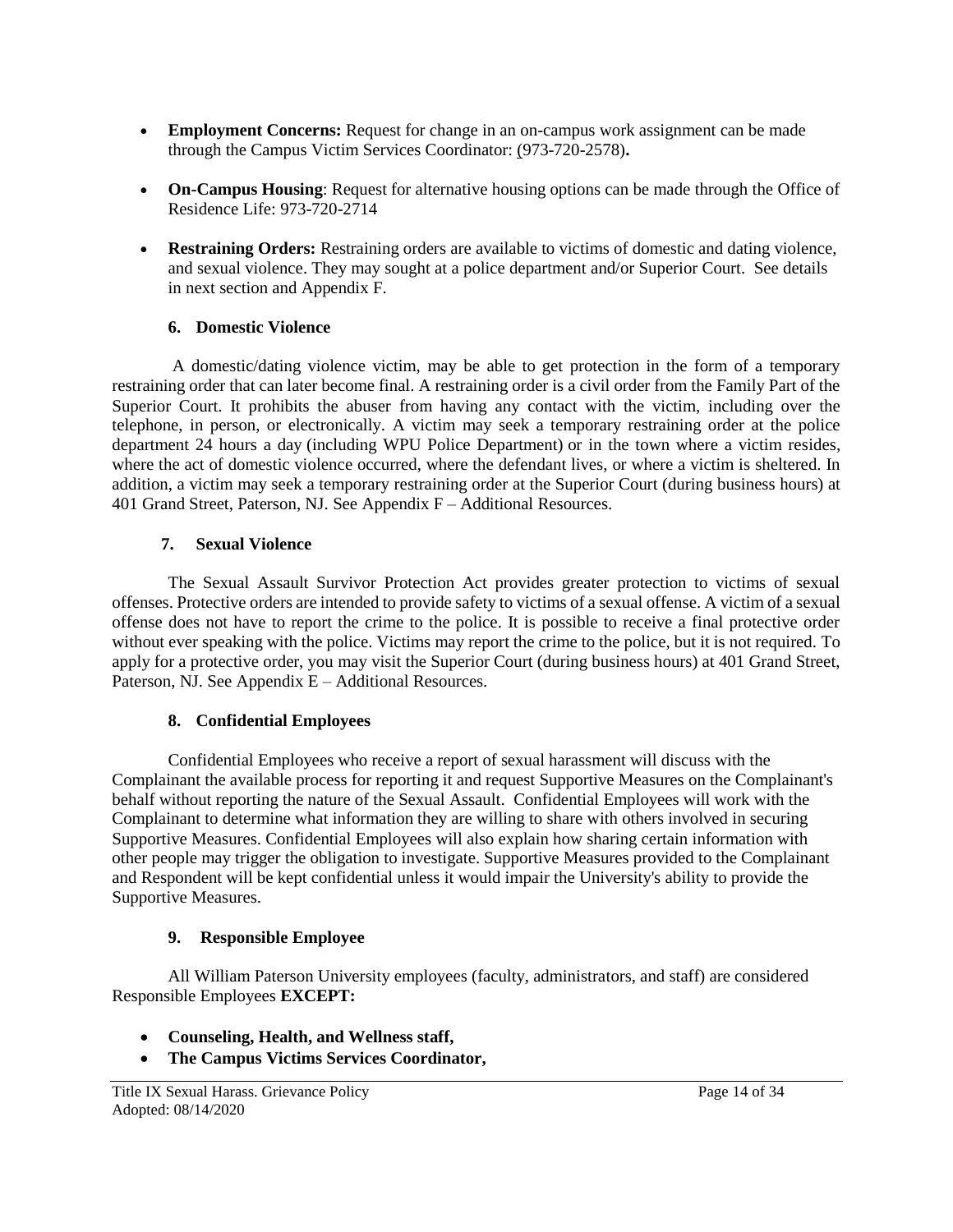# **The Women Center staff, and**

# **Physical Plant Operations ("PPO") non-management staff.**<sup>4</sup>

Certain student employees such as Resident Assistants, Peer Health Advocates, Peer Leaders, and Student Patrol also are required to report incidents of sexual harassment to their supervisors who fall into this category of Non-Confidential Resources and will be required to report to the Title IX Coordinators.

A Responsible Employee who receives a report of sexual harassment is required to report to the Title IX Coordinator(s) all relevant details, including the name of the individual who made the report, the alleged Complainant (if different), and the alleged Respondent, any witnesses, and other relevant facts. The ability or obligation to report sexual harassment or to inform a parties how to report sexual harassment, or having been trained to do so, does not qualify an individual as one who has authority to "institute corrective measures".

This does not mean that the University will automatically initiate a Formal Complaint of the incident(s), but rather, the Title IX Coordinator(s) will assess the allegation(s) to determine whether the alleged conduct would present a potential violation of this Policy; determine how to respond to the report in a way that will stop and prevent recurrence of the alleged misconduct and provide Supportive Measures to the Complainant; determine whether further action from the Title IX Coordinator(s) is required based on the alleged conduct; assess any request for confidentiality or anonymity and invite Complainant to a preliminary interview to review allegation(s) and to discuss the Formal Complaint process.

To the extent possible, consistent with governing law and regulations, information reported to a Responsible Employee(s) will be shared only with people responsible for handling the University's response to the report (Title IX Coordinators). A Responsible Employee(s) should not share information with law enforcement without the reporting parties consent or unless the reporting parties has also reported the incident to law enforcement.

# **10. Confidential Disclosure and Resources for Employees**

Employees seeking a confidential resource can contact the Employee Assistance Program at 1- 800-242-7371 or [https://www.theeap.com/higher-education-eap.](https://nam11.safelinks.protection.outlook.com/?url=https%3A%2F%2Fwww.theeap.com%2Fhigher-education-eap&data=01%7C01%7C%7C0c83a5939a0f422e92f308d81d11df9c%7C74540637643546cc87a46d38efb78538%7C0&sdata=dqcLR6YQcVx7bt4Lyy8O31%2FR%2BLgNh%2F48ADj7iGtFdcM%3D&reserved=0) The EAP is a service for William Paterson University faculty and staff and their household members. The EAP offers confidential short term counseling and referral for problems ranging from work-related concerns to personal difficulties that affect an individual's everyday life. Trained counselors help with problems such as career issues, child care, elder care, family and workplace relationship problems, finances, health care, mental health, retirement, substance abuse, and Work/Life balance.

# **11. Aggregate Data Reporting**

While maintaining a student's confidentiality, these individuals or their office will report the nature, date, time, and general location of an incident to the Title IX Coordinator and Deputy Title IX Coordinator for Students. This process of data sharing is known as aggregate data sharing. This limited report – which includes no information that would directly or indirectly identify the student – helps keep the Title IX Coordinator and Deputy Title IX Coordinator for Students informed of the general extent and nature of sexual violence on and off campus so the coordinator can track patterns, evaluate the scope of the problem, and formulate appropriate campus-wide responses.

 $4$  This is an illustration – not exact titles

Title IX Sexual Harass. Grievance Policy **Page 15 of 34** Page 15 of 34 Adopted: 08/14/2020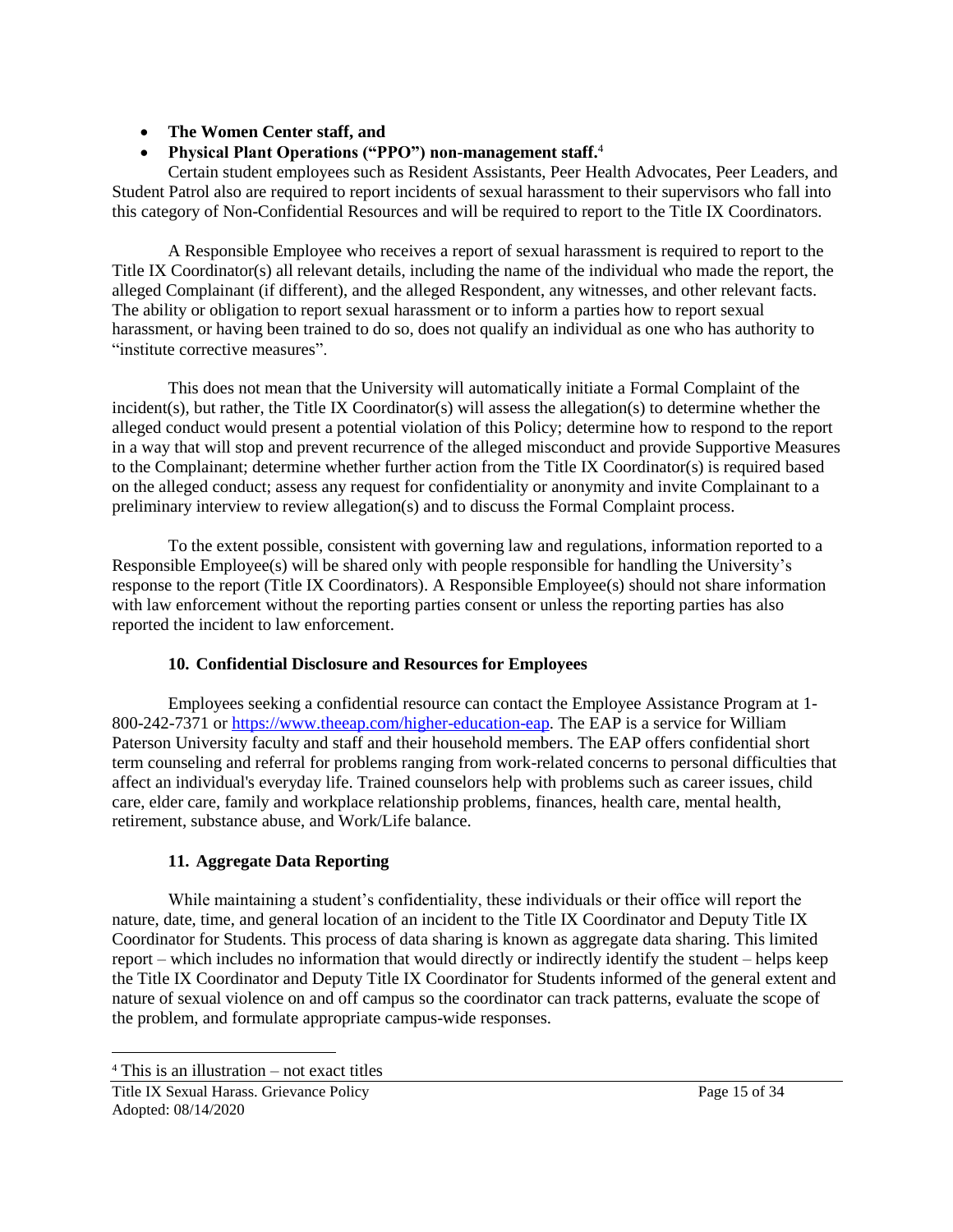Before reporting any information to the Title IX Coordinator and/or Deputy Title IX Coordinator for Students, these individuals will consult with the student to ensure that no personally identifying details are shared with the Title IX Coordinator and/or Deputy Title IX Coordinator for Students.

A student who speaks to a confidential resource must understand that, if the student wants to maintain confidentiality, the University will be unable to conduct an investigation into the particular incident or pursue disciplinary action against the accused student. Even so, these counselors and advocates may still assist the student in receiving support, such as victim advocacy, academic support or accommodations, disability, health or mental health services, and changes to living, working or course schedules. A student who at first requests confidentiality may later decide to file a complaint with the school or report the incident to local law enforcement, and thus request that the incident be investigated. These counselors and advocates will provide the student with appropriate assistance.

Upon request, a student also has the right to interim protections under Title IX, which applies regardless of whether they decide to formally report and/or participate in an investigation.

#### **G. Supportive Measures and Interim Protections**

Complainants (as defined above), who report allegations that could constitute covered sexual harassment under this policy, have the right to receive supportive measures and interim protections as appropriate from the University regardless of whether they desire to file a complaint. Supportive measures are non-disciplinary and non-punitive.

#### **1. Supportive measures for Students may include, but not be limited to:**

- Counseling
- Extensions of deadlines or other course-related adjustments
- Modifications of class schedules
- Campus escort services
- Restrictions on contact between the parties (no contact orders)
- Changes in housing locations
- Leaves of Absence
- Increased security and monitoring of certain areas of the campus
- Assistance in arranging alternative University employment arrangements

#### **2. Supportive measures for Employees may include, but not be limited to:**

- Counseling
- Modifications of work schedules
- Campus escort services
- Restrictions on contact between the parties
- Increased security and monitoring of certain areas of the campus
- Assistance in arranging alternative University employment arrangements
- Assistance in arranging a meeting with the Employee Assistance Program (EAP)

### **3. Interim Protections for Students**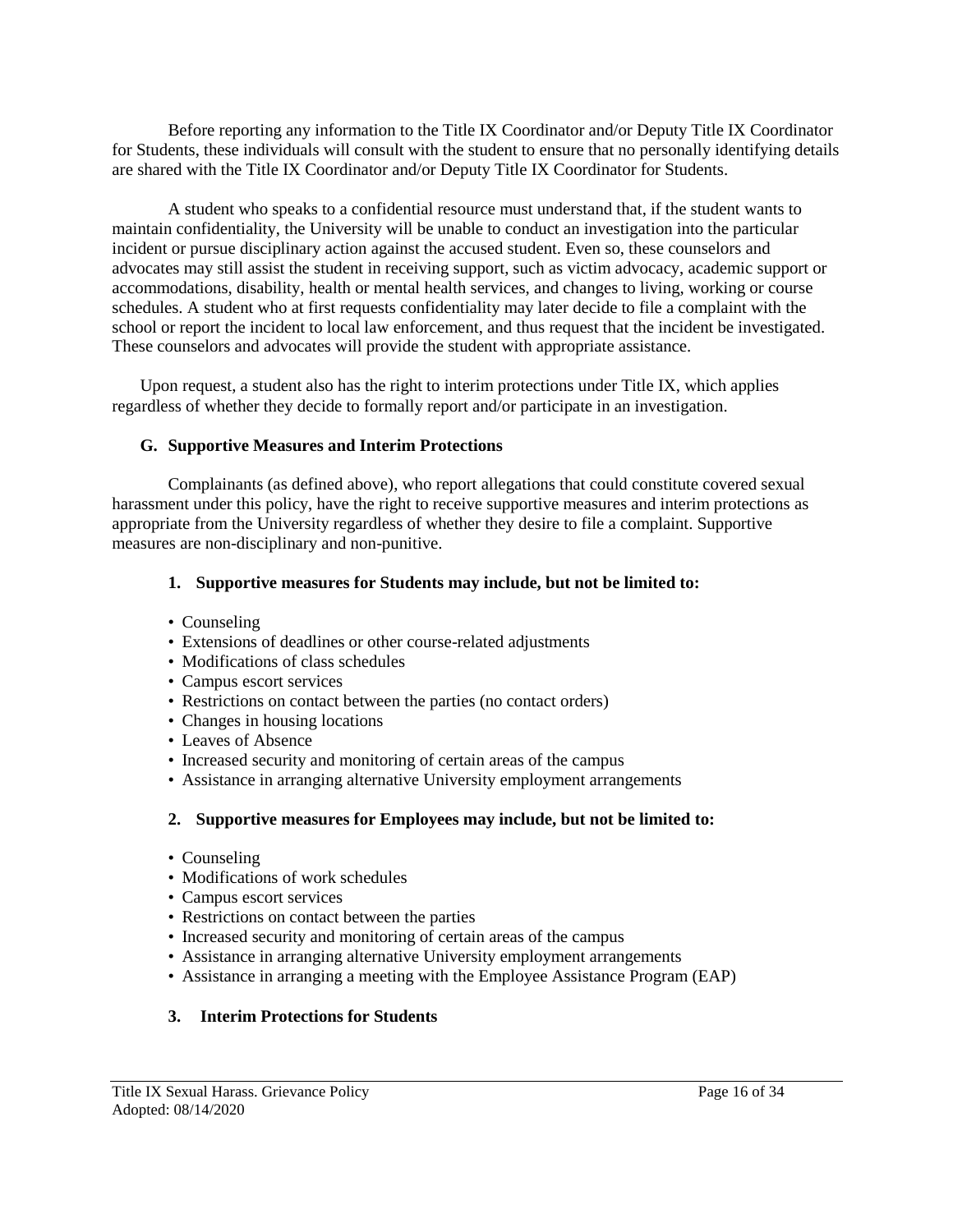Requests for interim protections, which may have an adverse impact on either Party, will be implemented by the Deputy Title IX Coordinator for Students or designee in collaboration with Student Conduct, Residence Life, and University Police as applicable.

Interim protections for students may include, not limited to:

- Mutual restrictions on contact between the parties
- Removal of Student Respondent
- Access Restrictions

#### **4. Interim Protections for Employees**

Requests for interim protections, which may harm either Party, will be implemented by the Title IX Coordinator or designee in collaboration with Human Resources, employee bargaining agreements, and University Policies as applicable.

Interim protections for employees may include, not limited to:

- Mutual restrictions on contact between the parties
- Removal of Employee Respondent
- Administrative Leave

#### **5. Emergency Removal of Student Respondent**

The University retains the authority to remove a respondent from University program or activity on an emergency basis. The University may remove a respondent on an emergency basis whether a grievance process is underway or not. Specifically, there must be an emergency situation "arising from" alleged conduct that could constitute sexual harassment.

An emergency removal is not limited to instances where the Complainant has reported an alleged sexual assault or rape, but could also be justified to address alleged severe, pervasive and objectively offensive verbal or online harassment. The identification of an immediate risk situation is not limited to the details of the alleged sexual harassment incident itself, but may also evaluate and respond to a respondent's related post-incident actions or behaviors.

The University undertakes:

- Safety and Risk Analysis
	- o The University will conduct a prompt safety and risk analysis to determine immediate risk based on the allegations of sexual harassment.
- Making a Determination
	- o The University will determine if an immediate threat to the physical health or safety of any student or other individual arising from the allegations of sexual harassment justifies removal from the campus community
- Evaluate the applicability of disability laws to the removal decision
	- $\circ$  The University will provide the Respondent with notice and an opportunity to challenge the decision immediately following the removal while respecting all rights under the Individuals with Disabilities Education Act, Section 504 of the Rehabilitation Act of 1973, or the Americans with Disabilities Act, and applicable local and state laws.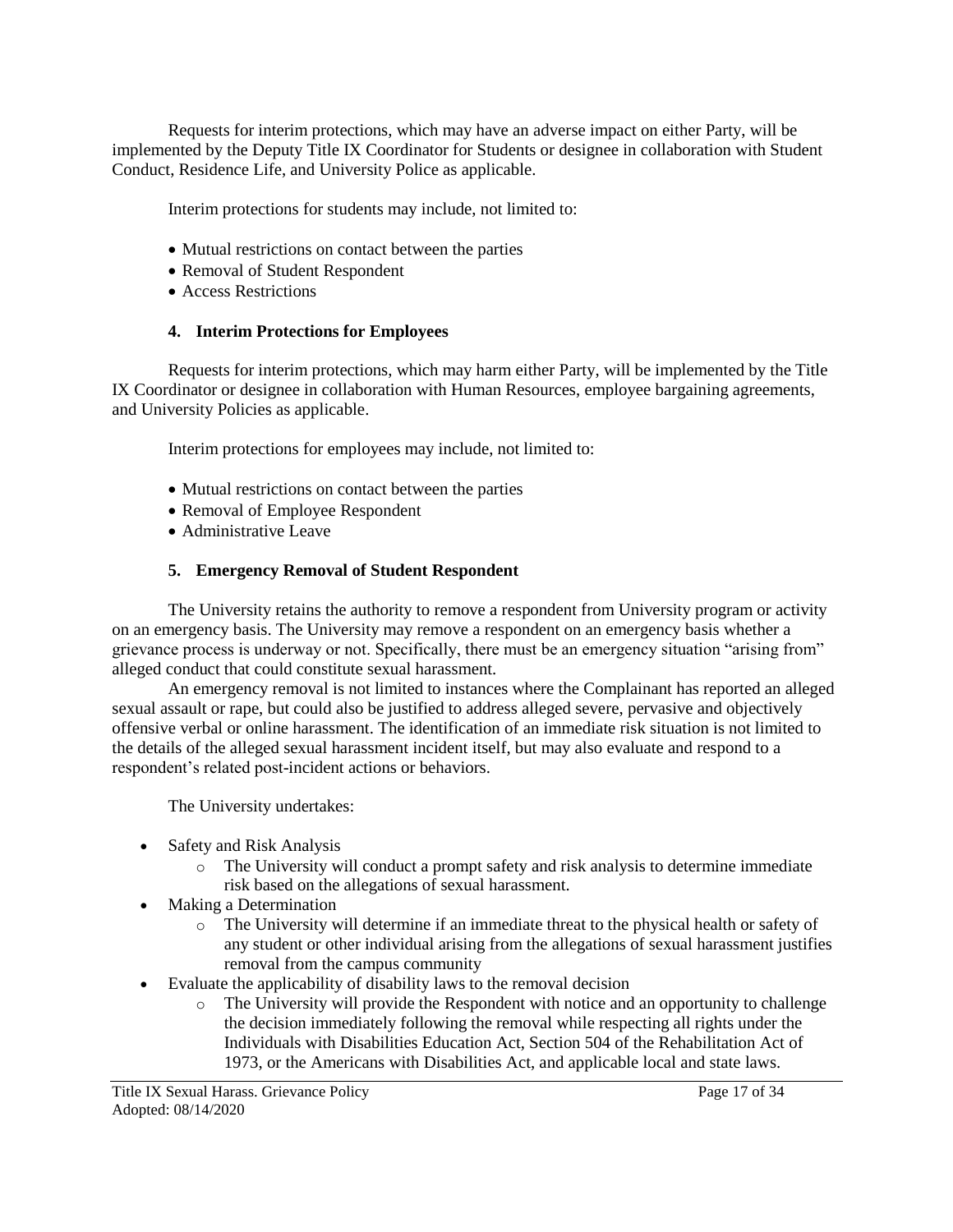- Supportive Measures
	- o The University will consider the appropriateness of supportive measures in lieu of an emergency removal
- Respondent Appeal of Emergency Removal
	- o The University will provide the Respondent with notice and an "immediate" opportunity to challenge the emergency removal.

### **6. Administrative Leave for an Employee Respondent**

The University retains the authority to place a non-student employee respondent on administrative leave during the Title IX Grievance Process, consistent with federal and state laws and collective bargaining agreements.

# **H. Retaliation**

Retaliation against any person who files a complaint under the Title IX Grievance Policy and Procedures, or who provides information in the course of an investigation, or who opposes a discriminatory practice, is prohibited by the University and Federal law. No person bringing a complaint, providing information for an investigation, or testifying in any proceeding under this policy shall be subjected to adverse consequences in their employment or University academic programs or be the subject of other retaliation. Any employee or student who engages in such retaliation shall be subject to discipline by the University.

The University will keep the identity of any individual who has made a report or complaint of sex discrimination confidential, including the identity of any individual who has made a report or filed a Formal Complaint of sexual harassment under this Title IX Grievance Policy, any Complainant, any individual who has been reported to be the perpetrator of sex discrimination, and Respondent, and any witness, except as permitted by the FERPA statute, 20 USC. 1232g, or FERPA regulations, 34 CFR part 99, or as required by law, or to carry out the purposes of 34 CFR part 106, including the conduct of any investigation, hearing, or judicial proceeding under this Title IX Grievance Policy.

No person may intimidate, threaten, coerce, or discriminate against any individual or interfere with any right or privilege secured by Title IX of the Education Amendments of 1972 or its implementing regulations.

No person may intimidate, threaten, coerce, or discriminate against any individual because the individual has made a report or complaint, testified, assisted, or participated or refused to participate in any manner in an investigation, proceeding, or hearing under this Title IX Grievance Policy.

Any intimidation, threats, coercion, or discrimination, to interfere with any right or privilege secured by Title IX or its implementing regulations, constitutes retaliation. Intimidation, threats, coercion, or discrimination includes any charges filed against an individual for Code of Conduct violations that do not involve sex discrimination or sexual harassment, but that arise from the same facts or circumstances as a report or complaint of sex discrimination or a report or Formal Complaint of sexual harassment.

# **University Alcohol and Drug Amnesty for Students**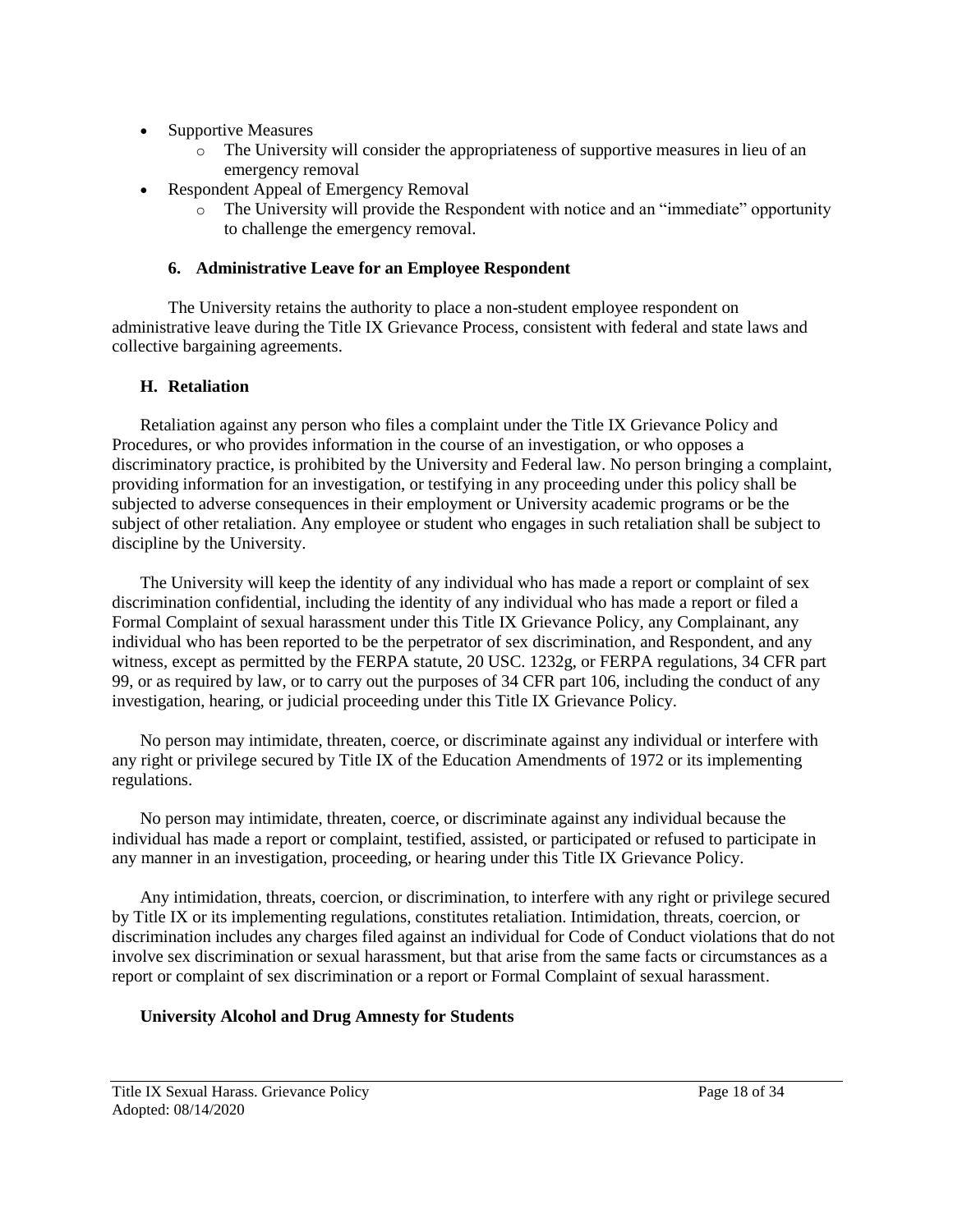The health and safety of every student at William Paterson University is of utmost importance. A reporting student who is under the influence of alcohol or drugs at the time of prohibited conduct should not be reluctant to seek assistance for that reason.

William Paterson University recognizes that students who have been drinking and/or using drugs (whether such use is voluntary or involuntary) at the time that violence, including domestic violence, dating violence, stalking, or sexual assault, occurs may be hesitant to report such incidents due to fear of potential consequences for their own conduct.

William Paterson University strongly encourages students to report domestic violence, dating violence, stalking, or sexual assault to William Paterson University officials in accordance with these procedures. A bystander acting in good faith, or a reporting individual acting in good faith, that discloses any incident of domestic violence, dating violence, stalking, or sexual assault to William Paterson University officials or law enforcement will not be subject to Office of Student Conduct disciplinary process for violations of University alcohol and/or drug use policies occurring at or near the time of the commission of the domestic violence, dating violence, stalking, or sexual assault.

#### I. **Training**

Training will be be conducted in compliance with the University's obligation under the Final Rules.

#### **VIII. External Complaint Process**

In addition to following the University's internal procedures, a person has the right to file a complaint with federal agencies that investigate Sexual Harassment. An external complaint must be filed directly with the agency. The agencies should be consulted concerning time deadlines for filing.

Office for Civil Rights US Department of Education New York Office 75 Park Place, 14th Floor New York, New York 10007-2146 212-637-6466

Assistant Secretary U.S. Department of Education Office of Postsecondary Education 400 Maryland Avenue, SW. Washington, DC 20202 Main Telephone: 202-453-6914 or 1-800-872-5327 (toll-free)

### **IX. PROCEDURE(S)**

Procedures can be found in the accompanying document, **Title IX Grievance Process for Sexual Harassment Complaints**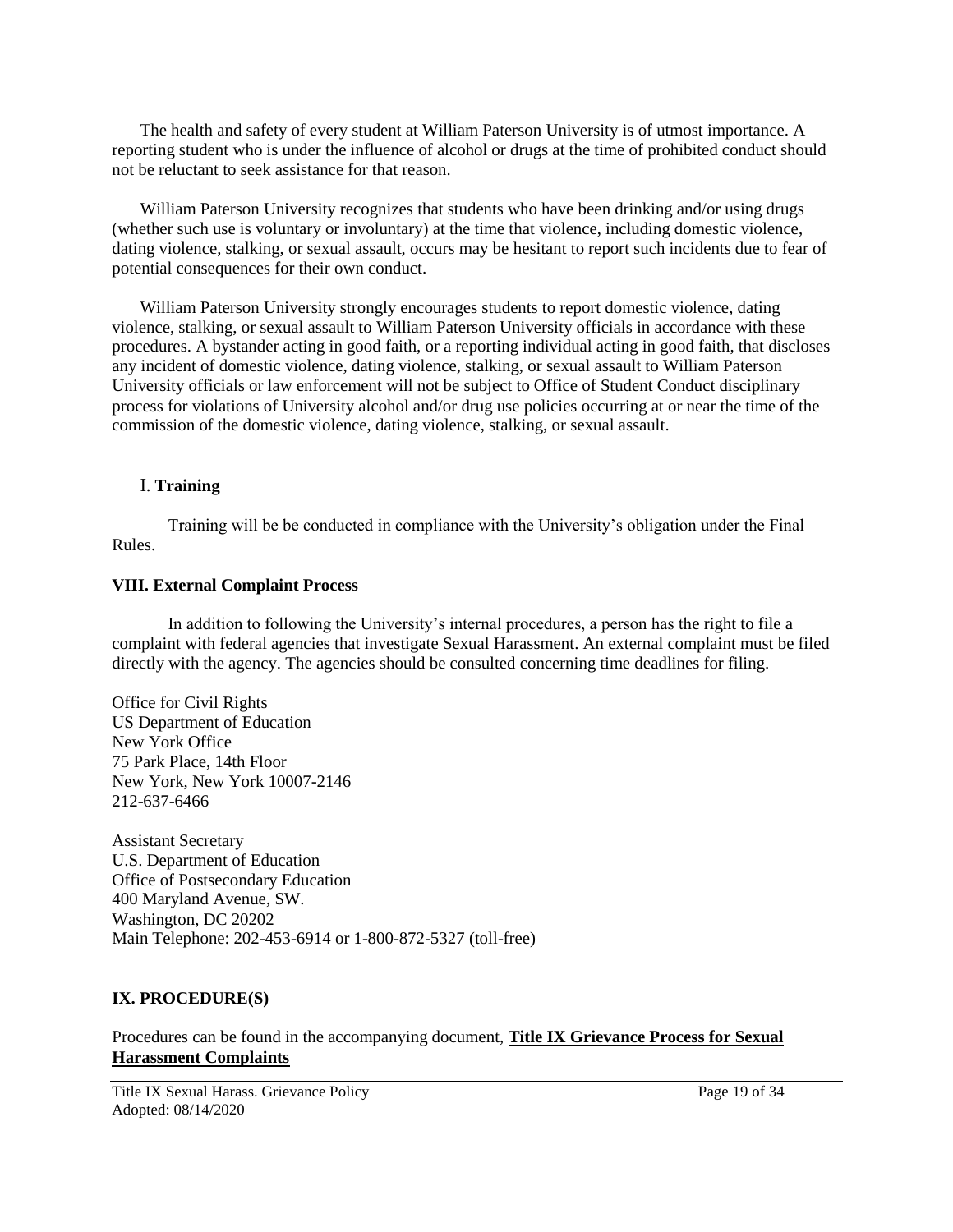# **X. EXHIBIT(S)**

# **Appendix A: Regulatory Framework**

**Americans with Disabilities Act (ADA) of 1990**: as amended in 2008, a "person with a disability" is someone with a physical or mental impairment that substantially limits one or more major life activities. A person is considered to be a person with a disability if s/he has a disability, has a record of the disability, or is regarded as having a disability. The University will make a "good faith" effort to provide reasonable accommodations to persons identified as having disabilities on a case by case basis.

**Jeanne Clery Disclosure of Campus Security Policy and Campus Crime Statistics Act**: This federal law, passed in 1990, the "Clery Act" requires all colleges and universities who receive federal funding to share information about crime on campus and their efforts to improve campus safety through the publishing of an annual security report. Additionally, the act requires institutions to provide survivors of sexual violence with reasonable accommodations and assistance in reporting. The Clery Act requires institutions to outline specific policies and procedures for the prevention of sexual violence in their annual security reports.

**New Jersey Prevention of Domestic Violence Act:** of 1991, NJSA 2C:25-17 et seq.: Under this New Jersey law, domestic violence means the occurrence of one or more of the following criminal offenses upon a victim: Homicide, Assault, Terroristic threats, Kidnapping, Criminal restraint, False imprisonment, Sexual assault, Criminal sexual contact, Lewdness, Criminal mischief, Burglary, Criminal trespass, Harassment, Stalking, Criminal coercion, Robbery, Contempt of a domestic violence order pursuant to subsection b. of N.J.S.2C:29-9 that constitutes a crime or disorderly persons offense, Any other crime involving risk of death or serious bodily injury to a person protected under the "Prevention of Domestic Violence Act of 1991," or Cyber-harassment.

- "Victim of domestic violence" means a person protected under this act and shall include any person who is 18 years of age or older or who is an emancipated minor and who has been subjected to domestic violence by a spouse, former spouse, or any other person who is a present household member or was at any time a household member, or any person, regardless of age, who has been subjected to domestic violence by a person with whom the victim has a child in common, or with whom the victim anticipates having a child in common, if one of the parties is pregnant, or any person who has been subjected to domestic violence by a person with whom the victim has had a dating relationship.
- "Emancipated minor" means a person who is under 18 years of age but who has been married, has entered military service, has a child or is pregnant, or has been previously declared by a court or an administrative agency to be emancipated.

**New Jersey Bias Intimidation:** (§1 - N.J.S.2C:16-1): A person is guilty of the crime of bias intimidation if he commits, attempts to commit, conspires with another to commit, or threatens the immediate commission of an offense specified in chapters 11 through 18 of Title 2C of the New Jersey Statutes; N.J.S.2C:33-4; N.J.S.2C:39-3; N.J.S.2C:39-4 or N.J.S.2C:39-5,

(1) with a purpose to intimidate an individual or group of individuals because of race, color, religion, gender, disability, sexual orientation, gender identity or expression, national origin, or ethnicity; or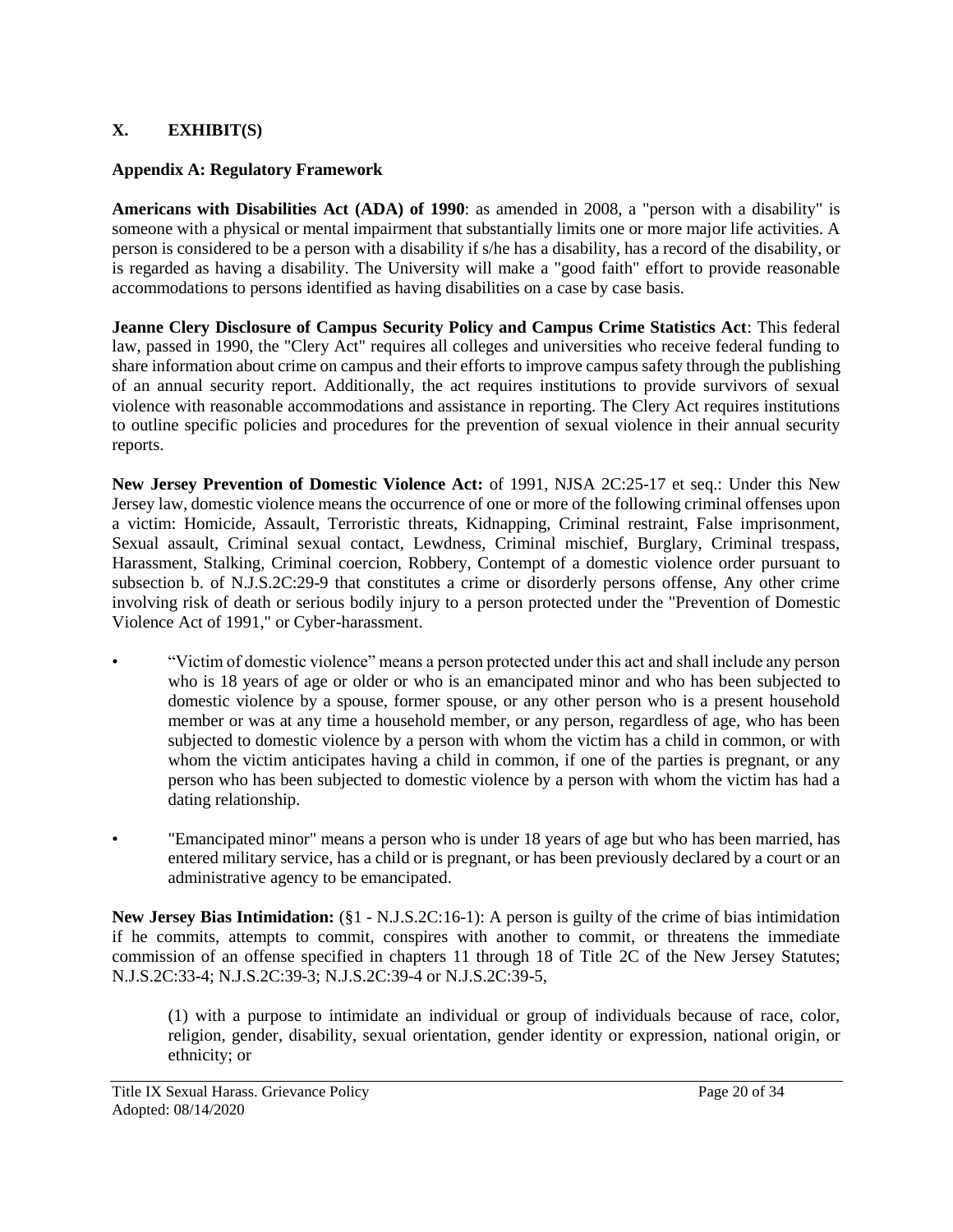(2) knowing that the conduct constituting the offense would cause an individual or group of individuals to be intimidated because of race, color, religion, gender, disability, sexual orientation, gender identity or expression, national origin, or ethnicity; or

(3) under circumstances that caused any victim of the underlying offense to be intimidated and the victim, considering the manner in which the offense was committed, reasonably believed either that

(a) the offense was committed with a purpose to intimidate the victim or any person or entity in whose welfare the victim is interested because of race, color, religion, gender, disability, sexual orientation, gender identity or expression, national origin, or ethnicity, or (b) the victim or the victim's property was selected to be the target of the offense because of the victim's race, color, religion, gender, disability, sexual orientation, gender identity or expression, national origin, or ethnicity.

**New Jersey Law Against Discrimination:** (NJ - LAD): prohibits discrimination and bias-based harassment in employment, housing, and places of public accommodation, including schools, based on actual or perceived race, religion, national origin, gender, sexual orientation, disability, gender identity or expression and other protected characteristics. That means that you cannot be subjected to bias-based harassment from students or school staff in a way that creates a hostile school environment.

**Title VI of the Civil Rights Act of 1964:** prohibits discrimination based on race, color, or national origin in programs or activities which receive federal financial assistance. Programs or activities may include but are not limited to, admissions, recruitment, financial aid, academic programs, student treatment and services, counseling and guidance, discipline, classroom assignment, grading, recreation, athletics, housing, and employment if it affects those who are intended to benefit from the Federal funds.

**Title IX of the Education Amendments of 1972 Sex Discrimination:** A comprehensive federal law that protects people from discrimination based on sex in education programs or activities which receive Federal financial assistance. The law prohibits discrimination on the basis of sex in any federally funded education program or activity.

**Violence Against Women Act (VAWA) Reauthorization Act of 2013:** This federal law requires colleges and universities to:

- a) Report dating violence, domestic violence, sexual assault, and stalking, beyond crime categories the Clery Act already mandates;
- b) Adopt certain student discipline procedures, such as for notifying purported victims of their rights; and
- c) Adopt certain institutional policies to address and prevent campus sexual violence through the education and training of an institution's community.

**Family Educational Rights and Privacy Act (FERPA)**: This federal law protects the privacy of student education records. The rule applies to all schools that receive funds under the US Department of Education's applicable program.

### **Appendix B: Definitions and Key Terminology**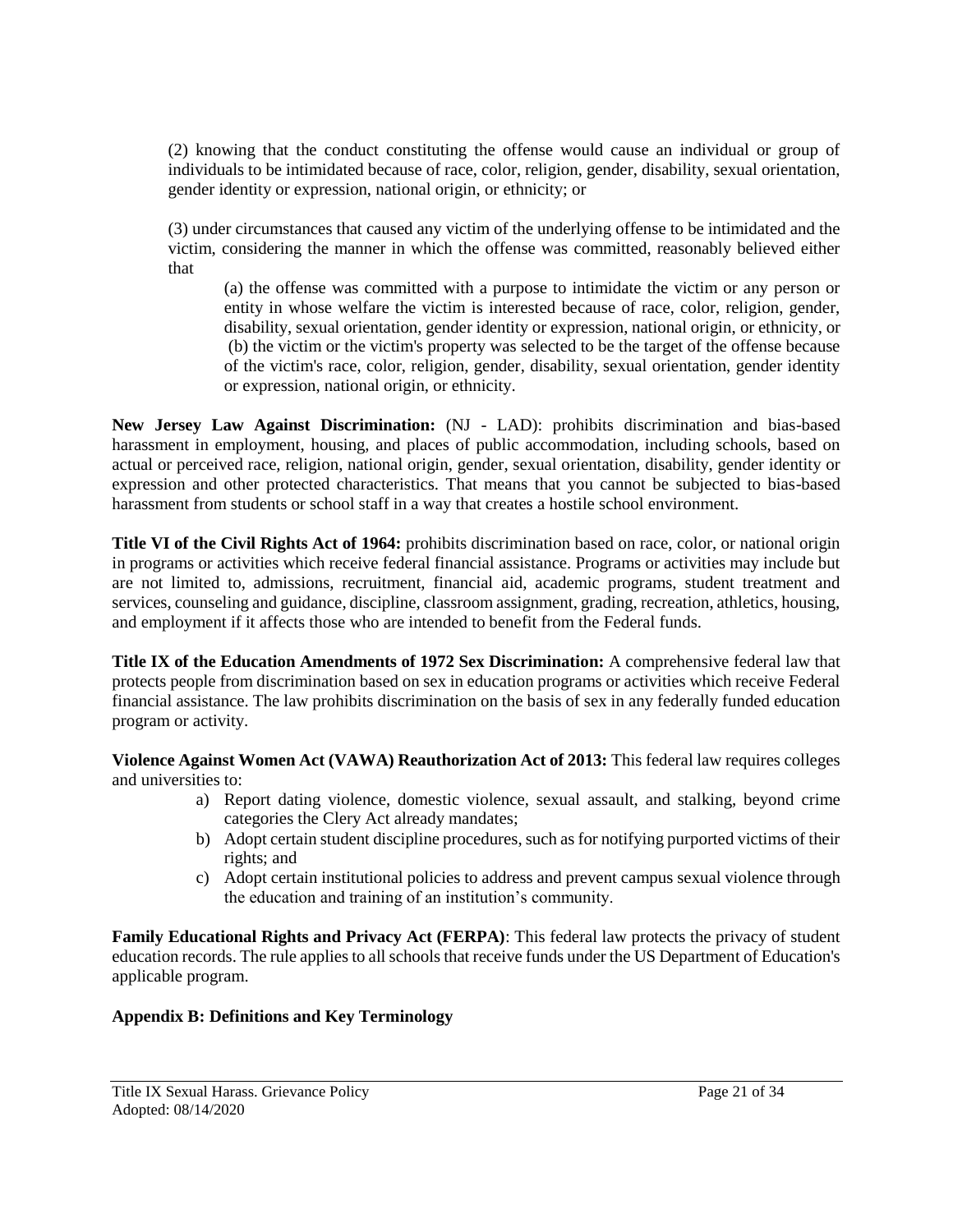**Advisor:** is a person chosen by each of the Complainant and Responding Party who is permitted to accompany the Complainant and Responding Party respectively to any meeting or disciplinary proceeding (including, but not limited to, fact-finding investigations, formal or informal meetings, hearings, and mediation sessions). An advisor is an individual (friend, parent, attorney, or anyone else) who provides the Complainant and Respondent respectively with support, guidance, or advice. The role of the advisory will vary depending on which grievance process is being followed.

**Accommodations:** are reasonable accommodations and protective measures to survivors, whether or not the individual decides to report to law enforcement or the University. It clarifies the types of accommodations and measures a school can provide, including changes to the survivor's academic, living, transportation, or working situations.

**Actual Knowledge:** means notice of sexual harassment or allegations of sexual harassment to the University's Title IX Coordinator, Deputy Title IX Coordinator for Students, or any official of the University who has authority to institute corrective measures on behalf of the University.

**Appeal Officer:** is the designated official to review appeals, based on established grounds, from students after a determination of responsibility or sanctioning has been determined.

**Bystanders:** play a critical role in the prevention of sexual and relationship violence. They are "individuals who observe violence or witness the conditions that perpetuate violence. These individuals are not directly involved but have the choice to intervene, speak up, or do something about it.

The University promotes a culture of community accountability where bystanders are actively engaged in the prevention of violence without causing further harm. Individuals may not always know what to do, even if they want to help.

Below is a list of some ways to be an active bystander. If you or someone else is in immediate danger, dial 911 if a person is yelling at or being physically abusive towards another, and it is not safe for you to interrupt.

- Watch out for your friends and fellow students. If you see someone who looks like they could be in trouble or needs help, ask if they are okay.
- Confront people who seclude, hit on, and attempt to make out with or have sex with people who are incapacitated.
- Speak up when someone discusses plans to take sexual advantage of another person.
- Believe someone who discloses sexual assault, abusive behavior, or experience with stalking.
- Refer people to on or off-campus resources listed in these policies for support in health, counseling, or legal assistance.

**Consent:** is defined as informed, voluntary, and mutual and may be withdrawn at any time. Consent is not obtained with an express or implied force, coercion, intimidation, threat, or duress. Consent to a sexual act must be expressed, and be fully informed and a freely decided choice to participate in sexual contact or intercourse. Consent cannot be assumed or implied by silence or the absence of physical or verbal resistance. Consent is an affirmative, unambiguous, and conscious decision. Consent to one type of sex act does not imply consent to other forms and must be ongoing throughout a sexual encounter. Past consent to sexual activity does not imply ongoing future consent with a person or consent to the same activity with another person. If a person is mentally or physically incapacitated or impaired so that a person cannot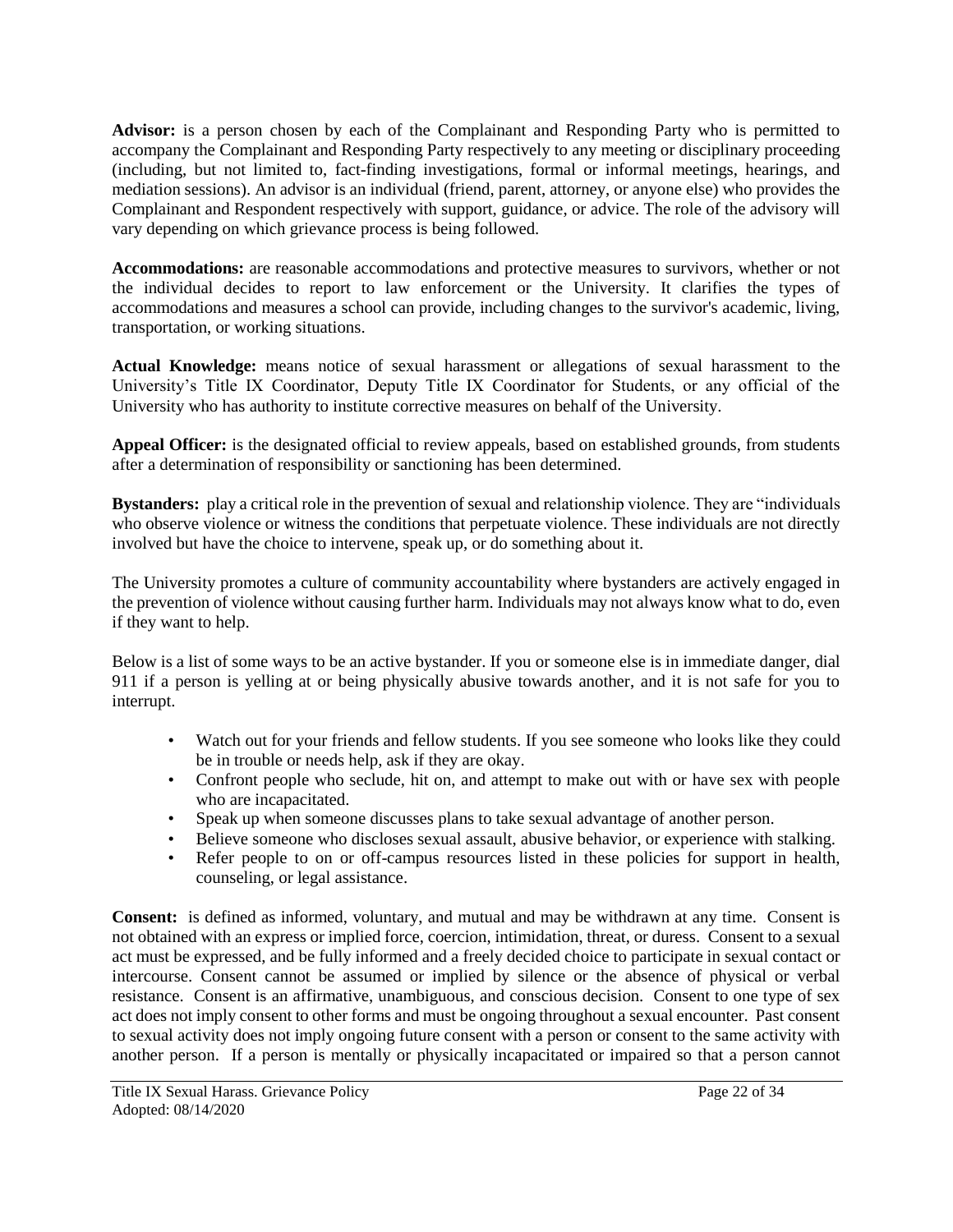understand the fact, nature, or extent of the sexual situation, there is no consent. This includes incapacitation by the use of alcohol and drug consumption or being asleep or unconscious. Generally, the age of consent in New Jersey is 16. Please refer to NJ State Law for full consent and statutory rape laws.

The following actions render consent null:

• Coercion: Coercion is the use of pressure to compel another individual to initiate or continue sexual activity against their will. Coercion can include a wide range of behaviors, including intimidation, manipulation, threats, and blackmail. A person's words or conduct are sufficient to constitute coercion if they wrongfully impair another individual's freedom of will and ability to choose whether to engage in sexual activity. Coercion renders an individual unable to consent.

• Force is the use or threat of physical violence to overcome an individual's freedom of will to choose whether to participate in sexual contact. Force renders an individual unable to consent.

• Incapacitation: A person who is incapacitated is not capable of giving valid, affirmative consent. Incapacitation is a state where one cannot make a rational, reasonable decision because they lack the ability to understand the who, what, when, where, why, or how of the sexual activity. A person may be incapacitated as a result of a temporary or permanent mental or physical condition, sleep, or unconsciousness. A person may be incapacitated as a result of the consumption of alcohol or drugs. A person who is not incapacitated at the beginning of the sexual activity may eventually reach a state of incapacitation as the activity progresses due to alcohol or drug intake prior to or during the activity. Incapacitation is a state of impairment significant enough to render a person unable to understand the fact, nature, or extent of the sexual activity. For the purpose of this policy, the standard that shall be applied is whether or not a reasonable person would have known, based on the facts and circumstances presented, that the other person was incapacitated and, therefore, not capable of giving consent.

**Complainant:** For the purposes of this Title IX Grievance Policy, Complainant means any individual who has reported being or is alleged to be the victim of conduct that could constitute covered sexual harassment as defined under this policy.

**Consensual Relationships:** Consensual relationships are romantic and sexual relationships between two or more individuals entered into with the consent of both parties. Consensual relationships between University employees and students, even with students who are not subject to direct supervision or evaluation by the faculty or staff member, should be avoided because they may negatively impact the learning environment.

**Dating Violence:** is violence committed by a person who is or has been in a social relationship of a romantic or intimate nature with the victim. The existence of such a relationship shall be determined based on the reporting party's statement and with consideration of the length of the relationship, the type of relationship, and the frequency of interaction between the persons involved in the relationship.

For the purposes of this definition:

- Dating violence includes, but is not limited to, sexual or physical abuse or the threat of such abuse.
- Dating violence does not include acts covered under the definition of domestic violence.

**Domestic violence:** is violence committed: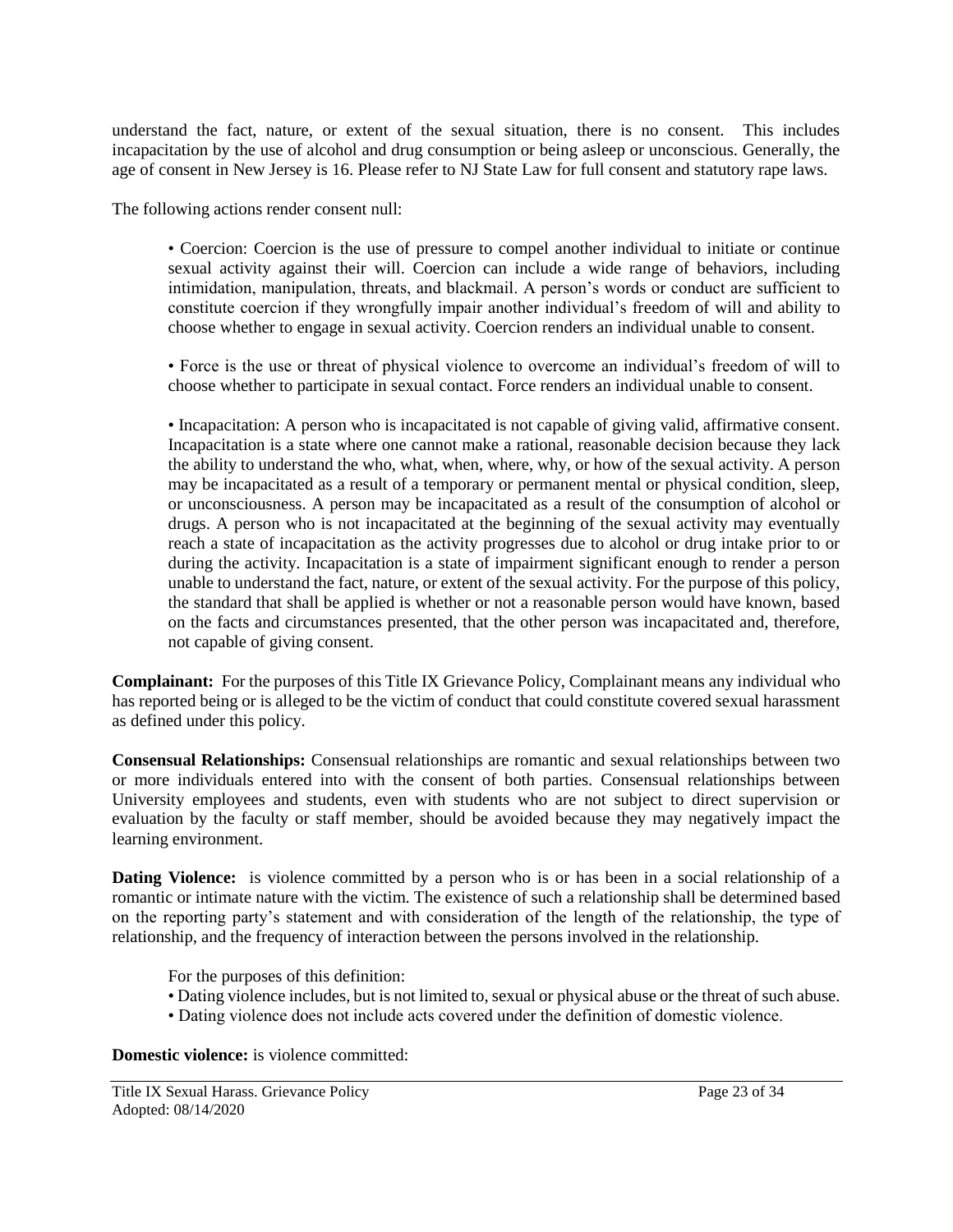- By a current or former spouse or intimate partner of the victim;
- By a person with whom the victim shares a child in common;

• By a person who is cohabitating with, or has cohabitated with, the victim as a spouse or intimate partner;

• By a person similarly situated to a spouse of the victim under the domestic or family violence laws of the jurisdiction in which the crime of violence occurred;

• By any other person against an adult or youth victim who is protected from that person's acts under the domestic or family violence laws of the jurisdiction in which the crime of violence occurred.

**Education Program or Activity**: includes any on-campus premises; any off-campus premises that William Paterson University has substantial control over, this includes buildings or property owned or controlled by a recognized student organization and; activity occurring within computer and internet networks, digital platforms, and computer hardware or software owned or operated by, or used in the operations of William Paterson's programs and activities over which the University has substantial control.

**Employee:** An individual who works part-time or full-time under a contract of employment, whether oral or written, express or implied, and has recognized rights and duties. The individual may be referenced as a worker.

**Exculpatory evidence:** is favorable to the respondent in an investigation or grievance process that exonerates or tends to exonerate the respondent of responsibility of the allegation.

**Extenuating Circumstances:** providing a partial justification or excuse for something.

Formal Complaint: for the purpose of this Title IX Grievance Policy, "formal complaint" means a document – including an electronic submission - filed by a Complainant with a signature or other indication that the Complainant is the person filing the formal complaint, or signed by the Title IX Coordinator, alleging sexual harassment against a respondent about conduct within William Paterson University's education program or activity and requesting initiation of the procedures consistent with the Title IX Grievance Policy to investigate the allegation of sexual harassment.

**Inculpatory evidence:** is evidence that shows or tends to show a person's involvement in an act or evidence that can establish guilt.

**Intimidation:** An expression through words or acts that implies a threat. Inculpatory evidence: is evidence that shows or tends to show a person's involvement in an act or evidence that can establish guilt.

**The Preponderance of the Evidence:** A standard of proof in which the totality of the evidence demonstrates that an individual's version of events more likely than not occurred. The preponderance of the evidence is understood to require more than 50 percent certainty to determine responsibility (51% or greater). The preponderance of the evidence standard is utilized in the University investigation, adjudication, and grievance processes.

**New Jersey Rape Shield Law (N.J.S.A. 2C:14-7):** A law that restricts the introduction of evidence of the Complainant's prior sexual behavior by identifying the limited circumstances when such evidence may be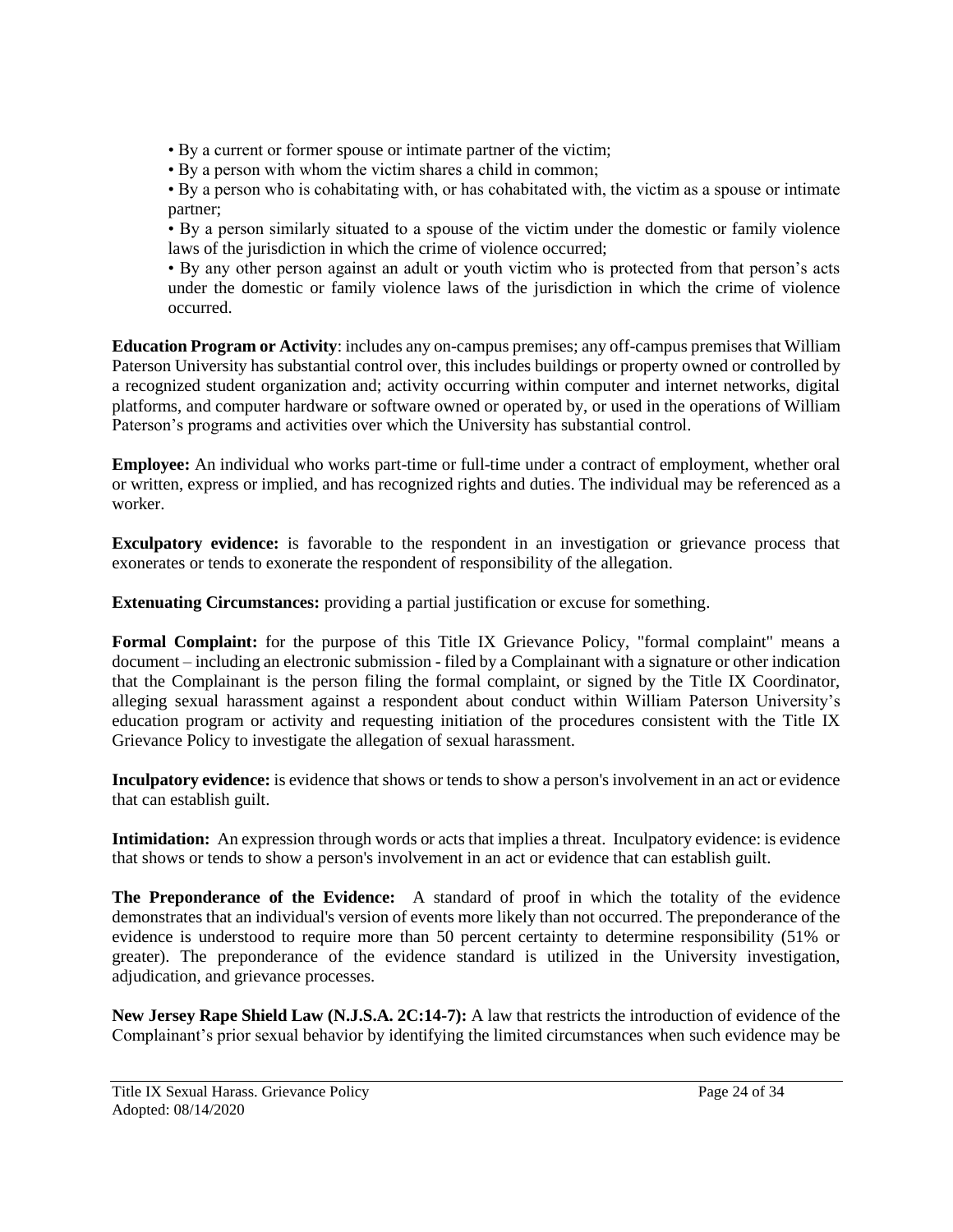admitted. This law is intended to both protect the Complainant's privacy as well as to prevent prejudice that would result from introducing such information.

**Respondent:** An individual who has been reported to be the perpetrator of conduct that could constitute sexual harassment and sexual misconduct.

**Responsible Employees:** A university employee who has the duty to report allegations of sexual harassment or sexual misconduct made by students to the Title IX Coordinator and Deputy Title IX Coordinator for Students, or who a student could reasonably believe has this authority or duty.

**Sexual Assault**: Any attempted or actual sexual act directed against another person, without consent of the victim, including instances where the victim is incapable of giving consent. Any attempted or actual sexual act directed against another person, without consent of the victim,

including instances where the victim is incapable of giving consent.

- o Rape is the penetration, no matter how slight, of the vagina or anus, with any body part or object, or oral penetration by a sex organ of another person, without the consent of the victim. This offense includes the Rape of both males and females.
	- Include the crime as Rape, regardless of the age of the victim, if the victim did not consent or if the victim was incapable of giving consent. If the victim consented, the offender did not force or threaten the victim, and the victim was under the statutory age of consent, define as Statutory Rape.
- o Fondling is the touching of the private body parts of another person for the purpose of sexual gratification, without the consent of the victim, including instances where the victim is incapable of giving consent because of his/her age or because of his/her temporary or permanent mental incapacity.
- o Incest is sexual intercourse between persons who are related to each other within the degrees wherein marriage is prohibited by law.
- o Statutory Rape is sexual intercourse with a person who is under the statutory age of consent.

**Sexual harassment:** ("Covered Sexual Harassment"): (1) Quid Pro Quo (Employee Harassment) (2) Unwelcome Conduct – Severe, Pervasive, and Objectively Offensive, (3) Sexual Assault (3a) Dating Violence, (3b) Domestic Violence, (3c) Stalking.

Conduct on the basis of sex that satisfies one or more of the following: (1) an employee of the institution conditioning the provision of aid, benefit or service of the college on an individual's participation in unwelcome sexual conduct; (2) unwelcome conduct that a reasonable person would determine is so severe, pervasive, and objectively offensive that it denies a person access to the institution's education program or activity; or (3a) "sexual assault" (as defined in the Clery Act), (3b) "dating violence," (3c) "domestic violence," or (3d) "stalking" as defined (all as defined in VAWA).

**Sexual Misconduct:** A broad term that identifies forms of discrimination and harassment based on sex, including sexual exploitation, non-consensual sexual contact, gender-based harassment, stalking – including cyberstalking. Sexual misconduct includes other acts of verbal, nonverbal, or physical aggression, intimidation, or hostility based on sex, even if those acts do not involve conduct of a sexual nature.

**Sexual Intimidation**: Refers to threatening behavior of a sexual nature directed at another person or group that reasonably leads the target(s) to fear for their physical well-being or to engage in sexual conduct for self-protection, such as threatening to sexually assault another person or engaging in indecent exposure.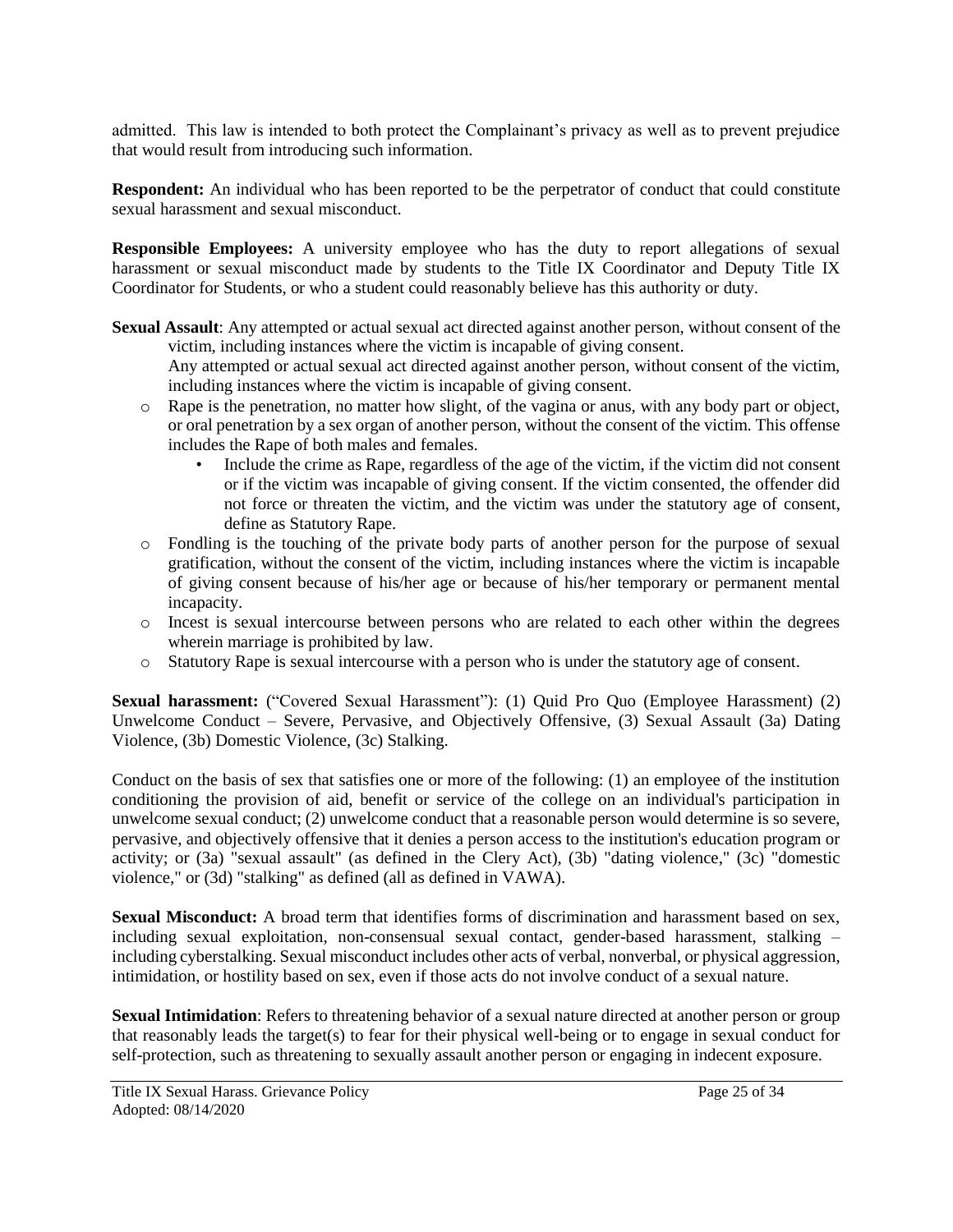**Sexual contact** is an intentional touching by a person, either directly or through clothing, of another's Intimate Body Parts for the purpose of degrading or humiliating another or sexually arousing or sexually gratifying the actor.

**Sexual penetration**: includes vaginal intercourse, cunnilingus, fellatio, or anal intercourse between persons or insertion of the hand, finger, or object into the anus or vagina either by the actor or upon the actor's instruction.

**Sexual violence:** the collective term used to describe all forms of physical, sexual misconduct (sexual assault), dating/domestic violence, stalking, and sexual harassment.

**Supportive Measures:** Non-disciplinary, non-punitive individualized services offered as appropriate, as reasonably available, and without fee or charge to the Complainant or the respondent before or after the filing of a formal complaint or where no formal complaint has been filed.

**Stalking:** Engaging in a course of conduct directed at a specific person that would cause a reasonable person to:

- Fear for the person's safety or the safety of others; or
- Suffer substantial emotional distress.

For the purposes of this definition, stalking includes —

• Course of conduct means two or more acts, including, but not limited to, acts in which the stalker directly, indirectly, or through third parties, by any action, method, device, or means, follows, monitors, observes, surveils, threatens, or communicates to or about a person, or interferes with a person's property.

• Reasonable person means a reasonable person under similar circumstances and with similar identities to the victim.

• Substantial emotional distress means significant mental suffering or anguish that may but does not necessarily require medical or other professional treatment or counseling.

**Student:** The University recognizes as a student individuals who have accepted an offer of admission and who have a continuing relationship with the University, including taking courses at the University, either full-time or part-time, pursuing undergraduate, graduate, professional studies, or continuing education or any individual who has completed the following:

- Paid a tuition deposit indicating "intent to enroll";
- Registered for credit-bearing courses; and

• Arrived on campus to begin the semester/term. This definition includes individuals who arrive at campus prior to the start of the semester/term for recognized University functions including but not limited to student employment; training; athletics; and participation in the summer program.

Students who withdraw from the University after an alleged violation of the Equal Education and Non-Discrimination Policy for students will be required to respond to the allegations upon readmission to the University.

Students who withdraw from the University after allegedly violating the Student Code of Conduct remain subject to the Code and its disciplinary action until the matter has concluded regardless if they have a continuing relationship with the University.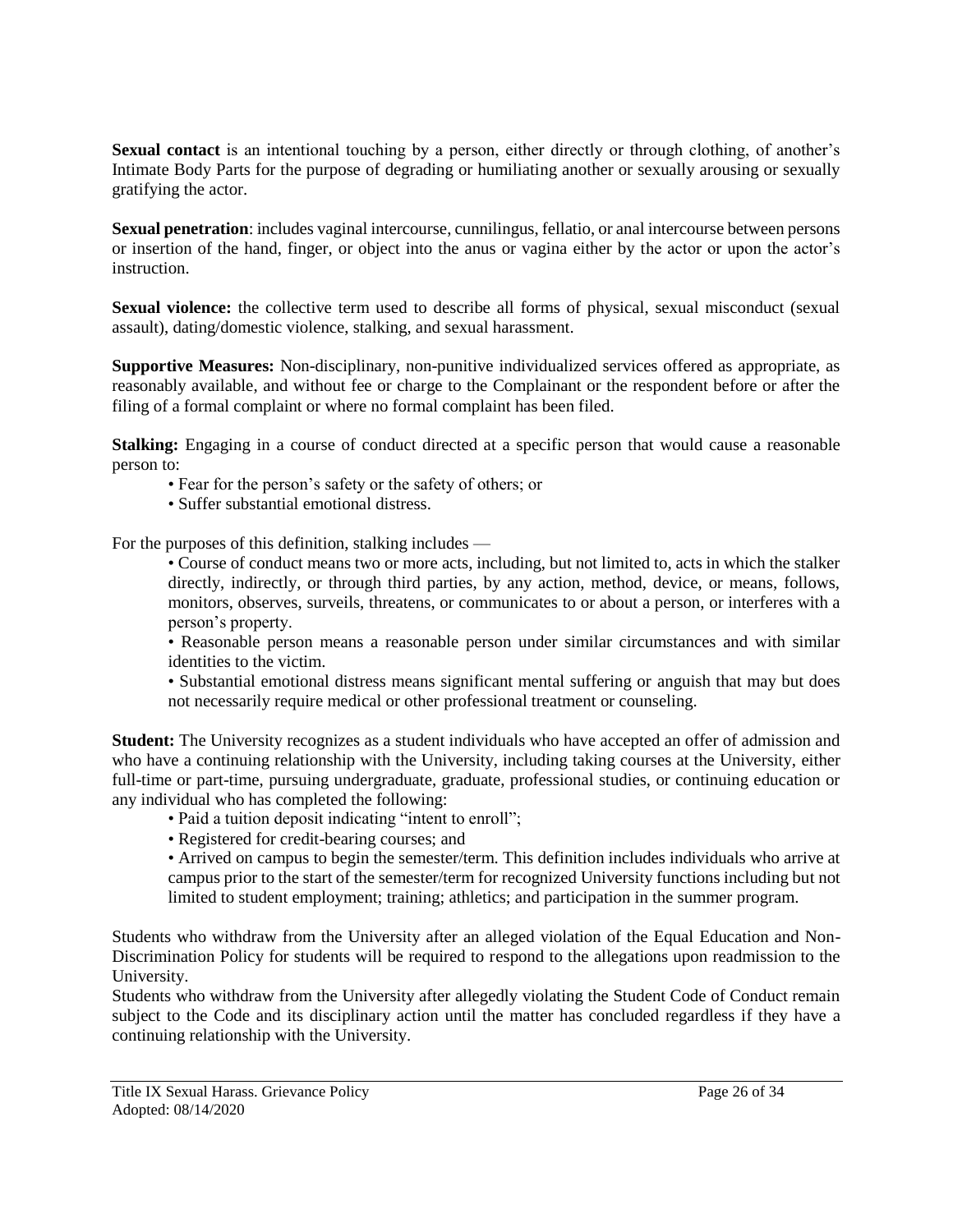**Third Party:** includes individuals who are neither Students nor Employees, including but not limited to contractors, guests, vendors, and consultants.

**University Hearing Board Member(s):** includes any faculty or professional staff member at the University designated and trained by the Office of Employment, Equity and Diversity, and Office of Student Conduct to conduct Title IX, sexual harassment, and sexual misconduct formal hearings.

**Quid Pro Quo:** (Employee Harassment): A University employee conditioning an educational benefit or service upon a person's participation in unwelcome sexual conduct (often called "quid pro quo" harassment).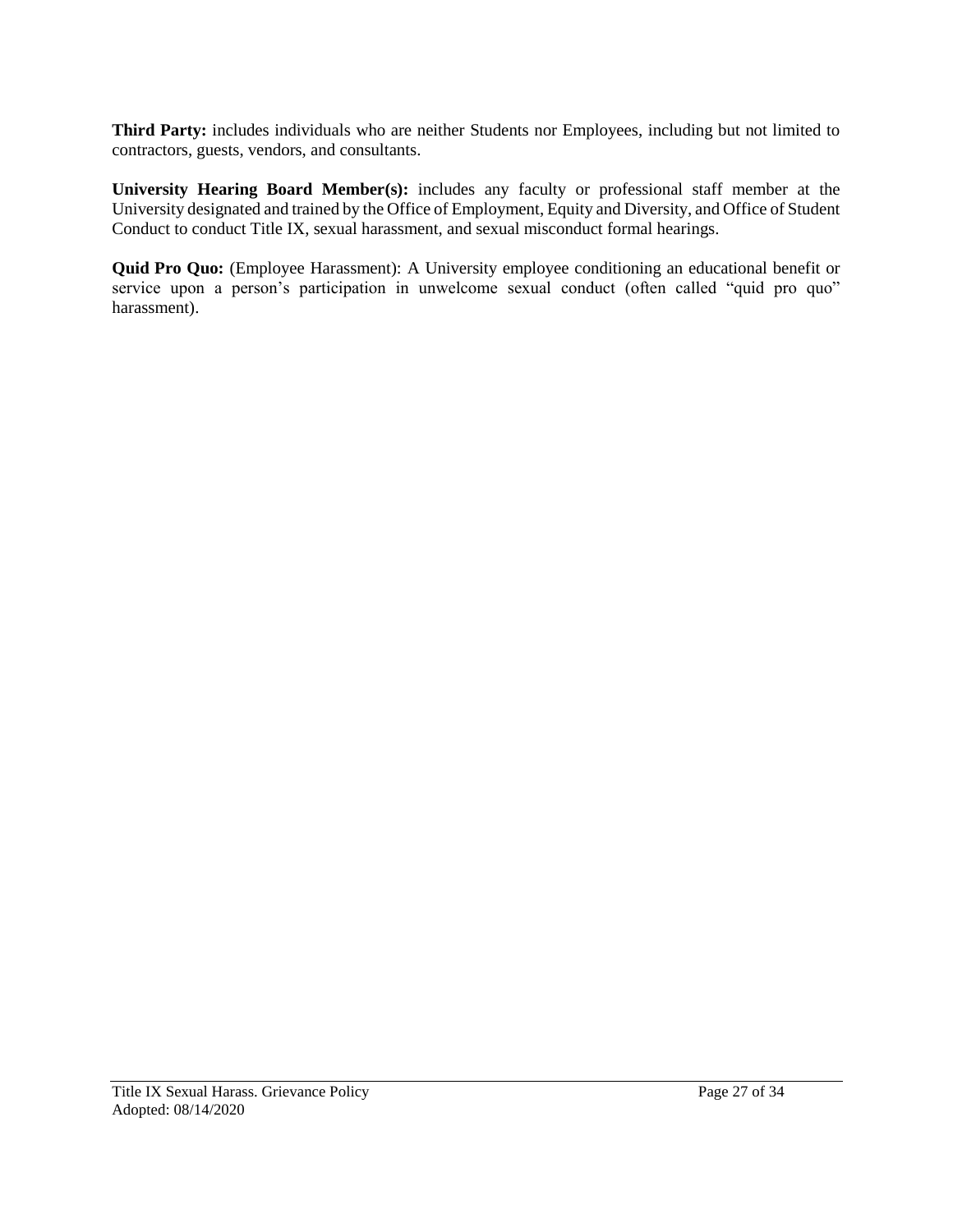# **Appendix C: Range of Sanctions for Student Respondent**

The following sanctions may be assigned for violations of the Student Code of Conduct. All result in written notifications being placed in the student's disciplinary file, either in the Office of Student Conduct or in the Office of Residence Life. These sanctions may be imposed separately or in conjunction with other sanctions. Please note that a student's cumulative conduct history, as well as the sanctions assessed to other students in similar cases, will be considered for the assignment of sanctions.

1. Official Warning — The student receives notification from the Director of Student Conduct or designee, indicating that a violation of the Student Code of Conduct has occurred and warning that any subsequent violation may be treated more seriously.

2. Educational Sanctions — Educational sanctions may be imposed in an effort to promote student learning about a particular topic or policy violation. For example, students may have community service projects or educational workshops assigned.

3. Restitution — The student is required to make payment to the University or to other persons, groups, or organizations for damages incurred as a result of violations of the Student Code of Conduct.

4. Order of No Contact – The student and their friends and acquaintances may be restricted from having any contact with another member of the University community. This sanction can include but is not limited to the exclusion from any University building or property, communication restrictions involving the University member, whether on University property or not, and placing responsibility on the student and their friends and acquaintances to maintain the communication restriction regarding the designated University member.

5. Building Restrictions – The student may lose access privileges into any university building, including one or several residence halls, when the behavior exhibited inside such a location has caused a safety concern.

6. Campus Life Probation – A defined period of time whereby any registered student is given an opportunity to modify behavior or risk more severe sanctions. Any subsequent violation of the Student Code of Conduct, while on Campus Life Probation, may result in further disciplinary action.

7. Disciplinary Probation — A student on disciplinary probation is no longer in good standing with the University. The student cannot be an officer of recognized student organizations, serve as a representative of the University, or participate in intramural, club, or intercollegiate sports for a period of time. [The minimum time is one semester. The maximum time is four semesters.] Any violation of the Student Code of Conduct by the student during the time he or she is on disciplinary probation may result in suspension or expulsion from the University.

8. Administrative Relocation – The student can be required to relocate to a new housing assignment during or after the conclusion of the hearing process. This sanction is utilized to ensure the safety and peace of mind of the residential community at the discretion of the Director of Student Conduct or Office of Residence Life. The student is responsible for any charges that may result from relocating from one residence hall to another.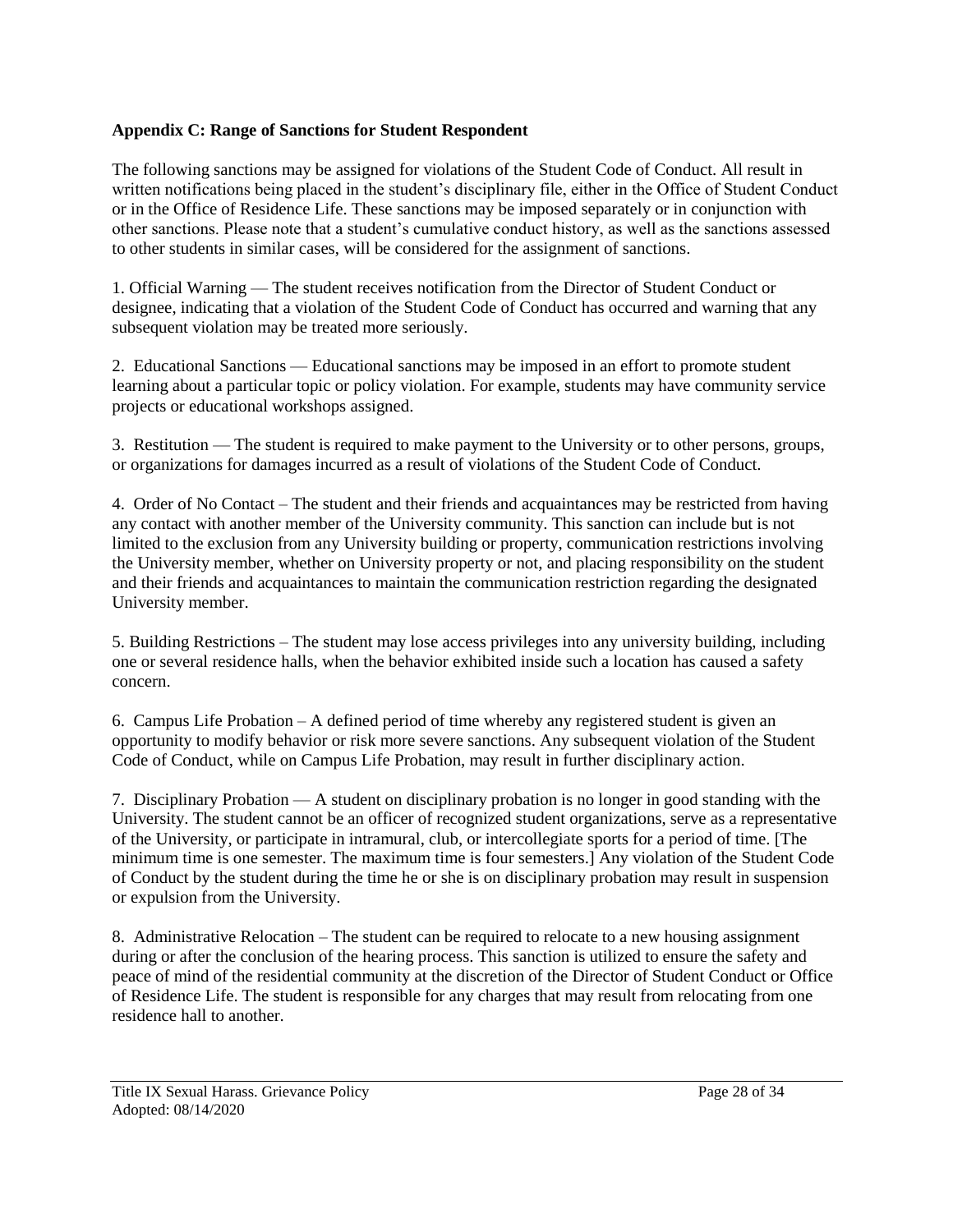9. Loss of Campus Housing – The student may not reside in, visit, or enter any of the residence halls on campus. This includes entrances, foyers, lounges, rooms, hallways, and common areas. The student is not entitled to any refund of campus housing and meal plan fees after the scheduled refund dates.

10. Suspension from the University — The student may not be a registered student, be present on campus, or attend University sponsored events for any reason while suspended from the University. The minimum length of a suspension is one semester; there is no maximum. The student is not entitled to a refund of any tuition or fees after the scheduled refund dates.

11. Expulsion from the University — The student may not ever again be a registered student, be present on campus, or attend University-sponsored events. The student is not entitled to a refund of any tuition or fees after the scheduled refund dates.

If good cause exists, as determined by the Director of Student Conduct or designee and in consultation with appropriate University officials, any and all of the above sanctions can be imposed on the student on an interim basis pending an investigation, hearing, and final resolution of any pending charges.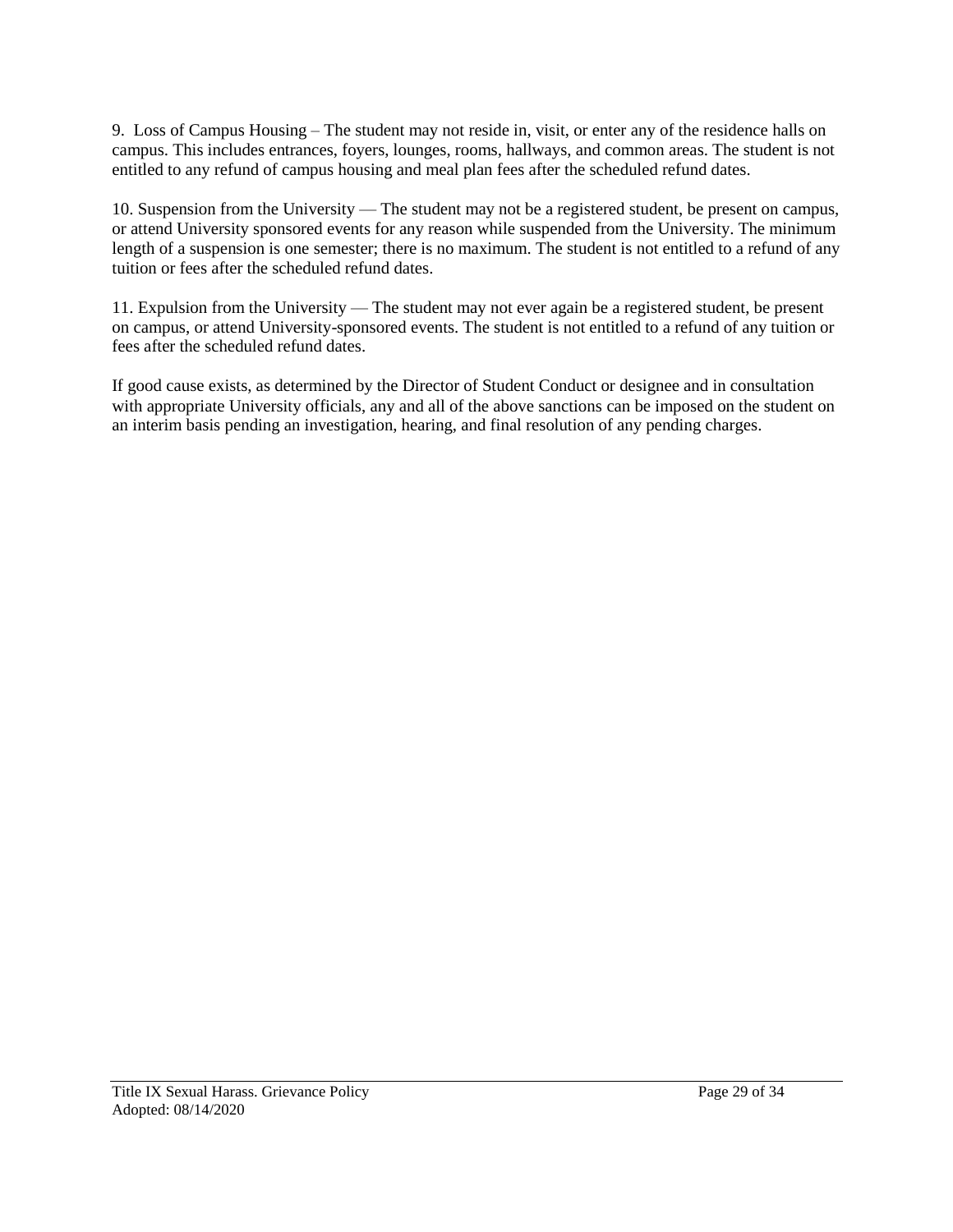# **Appendix D: Range of Sanctions for Employee Respondents**

Range of Sanctions that may be imposed on Employee Respondents found responsible:

Employee Counseling - Informs the employee of the need to correct his/her behavior to comply with rules and performance. Advises employees of potential disciplinary action(s) if the unacceptable conduct or performance is repeated.

Written Reprimand - A written notice to the employee that the conduct or performance is unsatisfactory for a specific reason. The notice must state that it is a reprimand and should warn the employee that any recurrence may result in more severe disciplinary action, including, where appropriate, the possibility of separation from employment with the University.

Fine (s) – Fines can be imposed as a means of restitution or in lieu of a suspension without pay where attendance is at issue.

De-tenure

Demotion – A downgrade in the title.

Removal/Termination

Removal – Permanent separation from employment.

Record Suspension

Suspension without Pay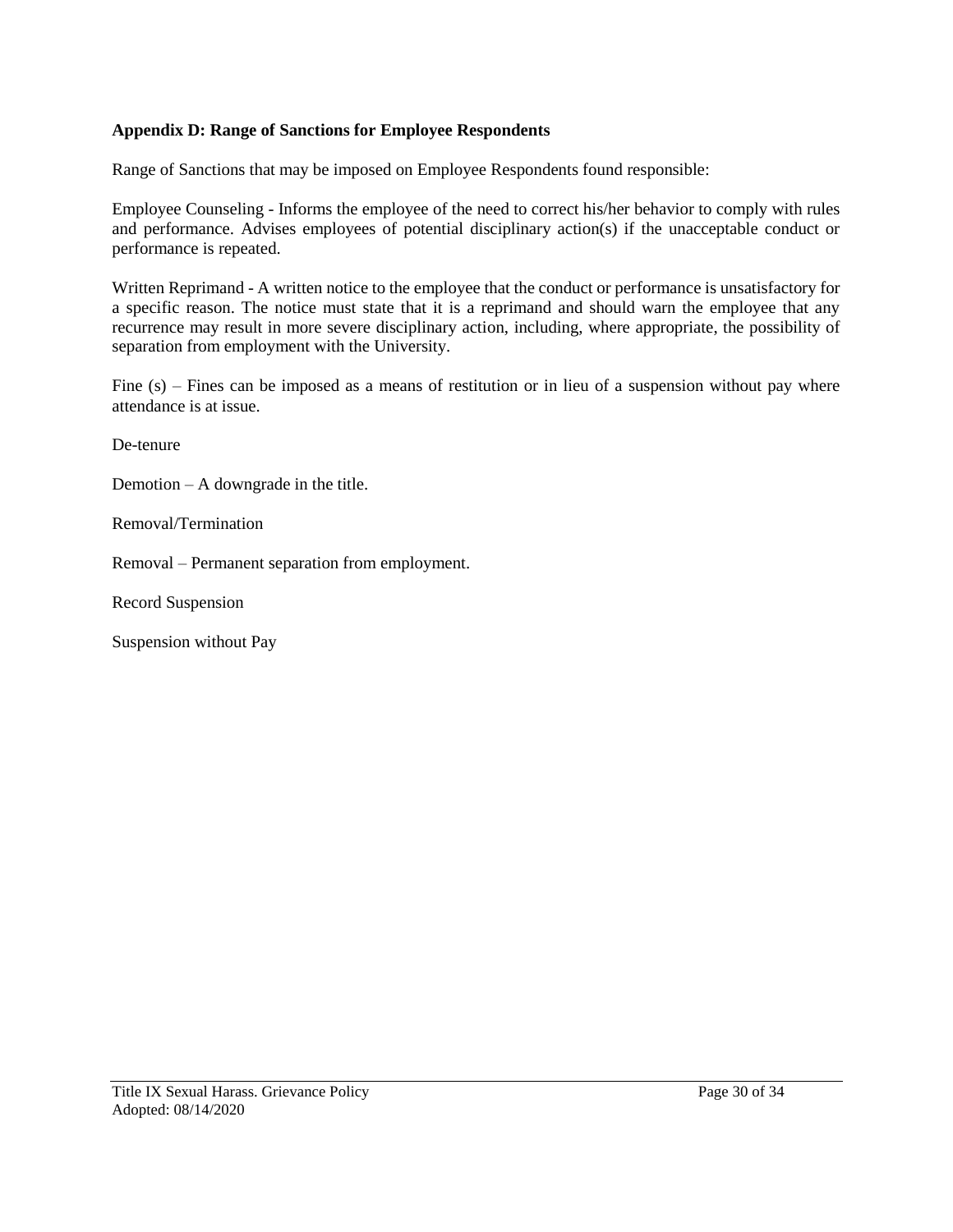### **Appendix E: Additional Resources**

A pamphlet containing a list of the additional resources described herein is provided, in writing, to individuals when they report that they have been involved in a situation involving sexual misconduct.

#### **24-Hour Hotlines:**

Passaic County Women's Center has a 24-hour hotline, which provides information about emergency housing, medical assistance, and a full range of crisis services to victims. Services are provided to any individual who is a survivor of domestic violence and/or sexual assault, or who is a person of support to a survivor of domestic violence and/or sexual assault regardless of sex, gender, gender identity, race, ethnicity, religion, sexual orientation, economic status, or immigration status: 973-881-1450

- New Jersey Statewide Domestic Violence Hotline: 800-572-7233
- New Jersey Coalition Against Sexual Assault Hotline: 800-601-7200

**Comprehensive Services**: The Passaic County Women's Center (PCWC), located at 1027 Madison Avenue in Paterson, New Jersey, is the domestic violence and sexual violence service provider in Passaic County. PCWC offers a 24-hour hotline, emergency and transitional housing for victims of domestic violence and/or sexual violence, individual counseling, group counseling, court preparation, accompaniment to hospitals, court, law enforcement agencies, or social service providers. All services provided by Passaic County Women's Center are free and confidential and are provided to any individual who is a survivor of domestic violence and/or sexual assault, or who is a person of support to a survivor of domestic violence and/or sexual assault regardless of sex, gender, gender identity, race, ethnicity, religion, sexual orientation, economic status, or immigration status. The Passaic County Women's Center provides services in English, Spanish and Arabic and can make arrangements via the use of the Language Line to meet communication needs for speakers of more than 140 languages.

**Domestic Violence Response Team (DVRT) Program:** This program is state-mandated to assist law enforcement in handling cases of domestic violence so that each victim can receive the specialized information and support that they deserve. When a victim of domestic violence seeks the assistance of the University Police (or their local police departments), they are offered the services of a DVRT volunteer advocate. In a manner that is designed to maintain confidentiality to the extent allowed by state and federal law, DVRT volunteer advocates will provide victims of domestic violence with immediate support at the moment of crisis and provide all available information regarding the law, safety options, and available resources.

**Financial Aid Questions:** For financial aid concerns, contact the University Office of Financial Aid: 973-720-3945

**Legal Services:** For legal assistance, including assistance with immigration & visa concerns, contact Northeast NJ Legal Services. Paterson office: 152 Market Street, 6th Fl., Paterson, NJ: 973-523-2900

**Medical/Psychological Support:** The William Paterson University Counseling, Health & Wellness Center maintains a goal of providing clinical, educational, and outreach services to William Paterson University students. Counselors will maintain confidentiality, help explain possible options and provide information and emotional support.

- Appointments: 973-720-2360
- After hours of psychological emergency: 973-720-2257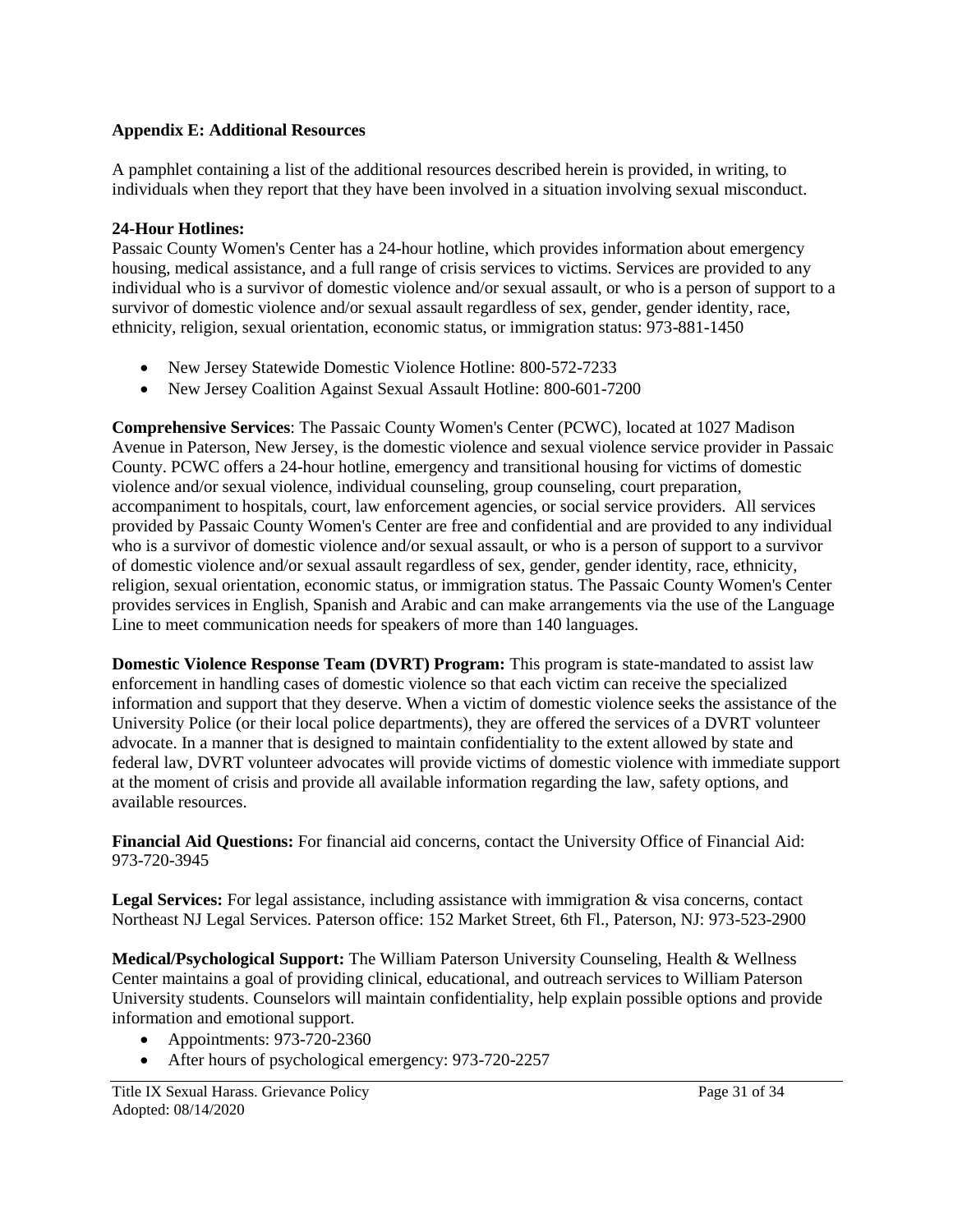**Passaic County Prosecutor's Office of Victim-Witness Advocacy**: Provides information, advocacy, emotional support, and referrals to victims and witnesses coping with the trauma and burdens experienced in the aftermath of crime. The office strives to minimize the inconvenience to victims and witnesses during the course of criminal prosecution. To contact an advocate: 973-881-4887

**Planned Parenthood**: Provides testing and services for pregnancy and for sexually transmitted infections, as well as a range of services for men's and women's health care. Paterson Location: 680 Broadway, Paterson, NJ, 973-345-3883

**SAFE WALK/Transportation**: William Paterson University provides an escort service to accompany any student, faculty, or staff member to their destination during specific hours. To request this service, please call 973-720-7400. Victims in danger may seek University Police escort 973-720-2301. Additional transportation assistance can be requested through the Campus Victim Services Coordinator.

# **Sexual Assault Response Team (SART) and Sexual Assault Nurse Examiner (SANE) Programs**:

The SART/SANE programs are state-mandated and utilize a victim-centered approach to sexual assault cases. When a person goes to a SART/SANE designated hospital or is transported to one, a team consisting of a trained police officer, a victim advocate, and a forensic nurse with specialized training in interviewing, documenting injury and collection of evidence, respond to assist the victim. These teams are on-call 24-hours a day. The SART/SANE Programs maintain confidentiality to the extent allowed by state and federal law.

# *SART/SANE designated hospitals in Passaic County include:*

- 1. St Joseph's Regional Medical Center, 703 Main Street, Paterson, NJ 07503
- 2. Chilton Memorial Hospital, 97 West Parkway, Pompton Plains, NJ 07444
- 3. St. Mary's Hospital, 350 Boulevard, Passaic, NJ 07055

**University Police**: University Police are available at all times. For emergencies, call 911. For nonemergencies, call 973-720-2300. The University Police is located on campus and is in the first building on the left when using Entry One (on Pompton Road near the Catholic Campus Ministry Building).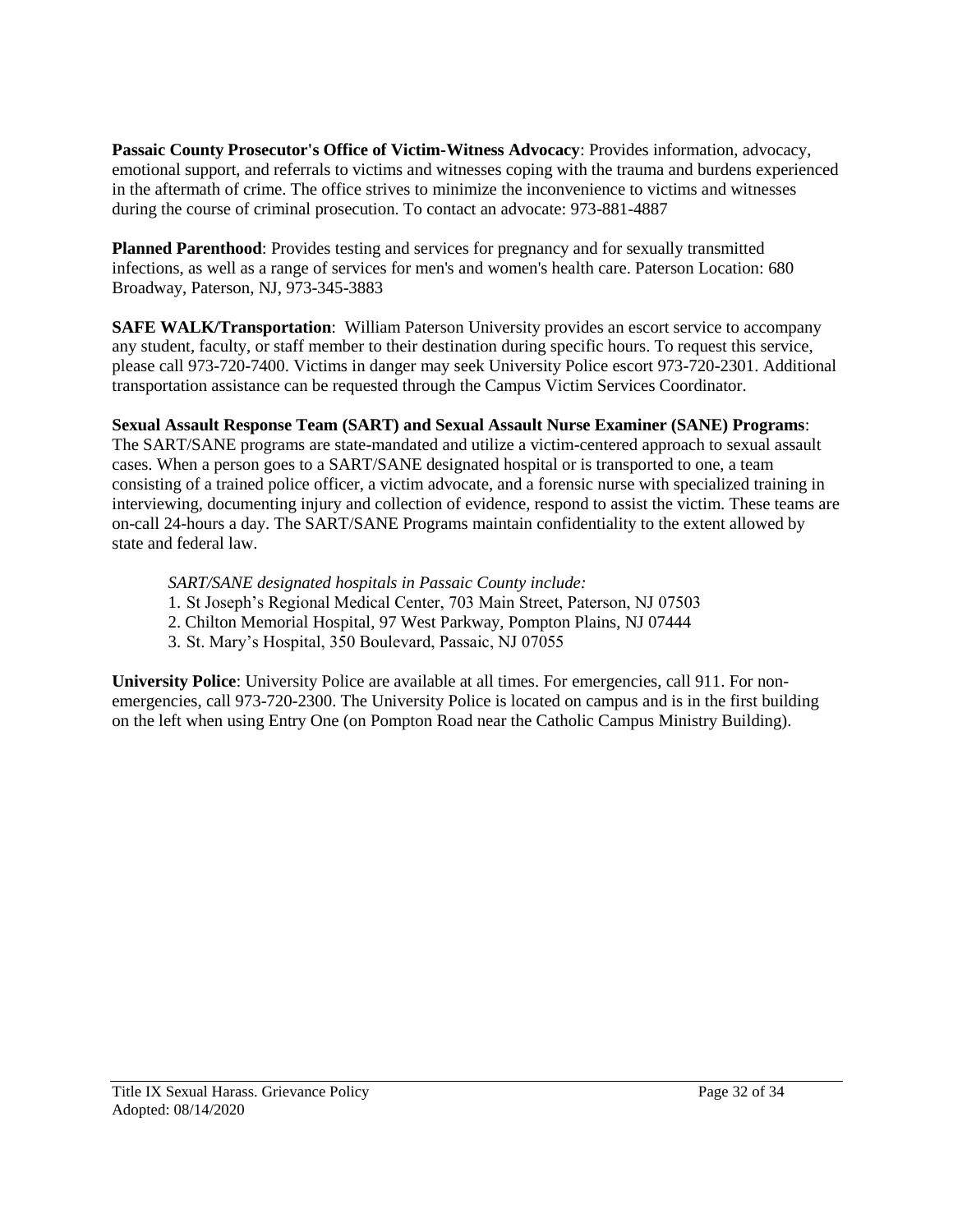## **Appendix F: Prevention Bystanders**

**Bystanders:** play a critical role in the prevention of sexual and relationship violence. They are "individuals who observe violence or witness the conditions that perpetuate violence. These individuals are not directly involved but have the choice to intervene, speak up, or do something about it."

The University promotes a culture of community accountability where bystanders are actively engaged in the prevention of violence without causing further harm. Individuals may not always know what to do, even if they want to help.

Below is a list of some ways to be an active bystander. If you or someone else is in immediate danger, dial 911 if a person is yelling at or being physically abusive towards another, and it is not safe for you to interrupt.

- Watch out for your friends and fellow students. If you see someone who looks like they could be in trouble or needs help, ask if they are okay.
- Confront people who seclude, hit on, and attempt to make out with or have sex with people who are incapacitated.
- Speak up when someone discusses plans to take sexual advantage of another person.
- Believe someone who discloses sexual assault, abusive behavior, or experience with stalking.
- Refer people to on or off-campus resources listed in these policies for support in health, counseling, or legal assistance.

# **Appendix G: Prevention Education for Students**

William Paterson University is firmly committed to providing students with information and programming that will assist in making healthy choices and wise decisions. To this end, we require all incoming undergraduate students to complete the following program:

 **Not Anymore**: Sexual Violence Prevention Training. This online program is an interactive course designed to help change student behaviors on campus and better prevent sexual assault, dating, and domestic violence, and stalking. These acts are often preventable through proper and timely education and bystander intervention.

In addition, at the start of each academic year, all incoming students are asked to attend:

 **Choices**: a play about Living and Learning at WP. Choices is a live performance of scripted scenes illustrating situations in which students are faced with making personal choices about who they are and what they stand for while in college. The program is performed by the Peer Health Advocates and presented to all new students on Welcome Day. It covers topics such as alcohol and drug use, suicide, and gender-based violence. Health education, prevention tips, and resources are provided with each topic to promote healthy decision-making and educational awareness.

The Department of Athletics participates in a program specially designed for collegiate athletics. In addition to being trained by the Title IX Coordinator and/or Deputy Title IX Coordinator for Students on issues, related to gender-based violence and reporting such incidents, coaches and student-athletes take part in: